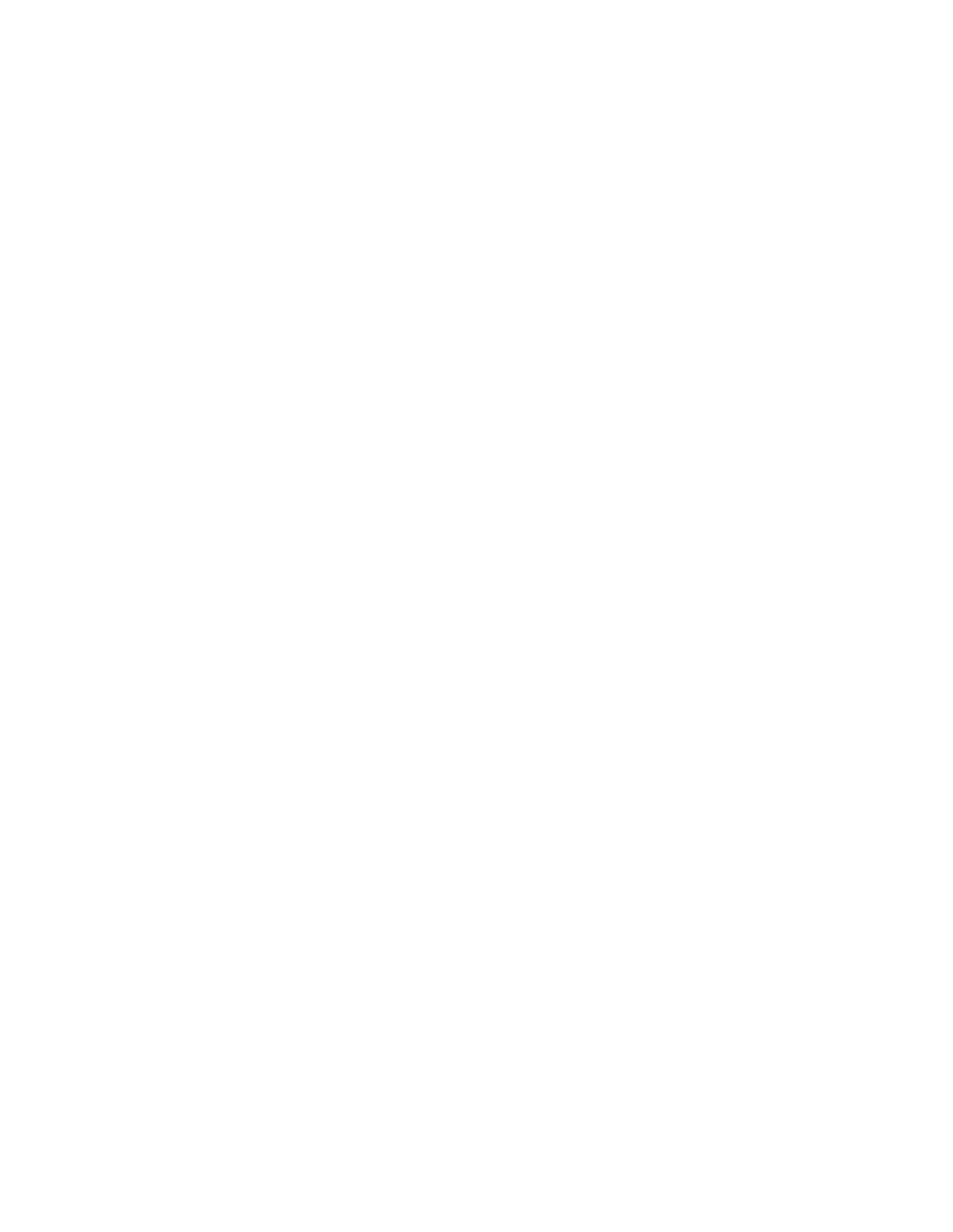1 breath versus blood tests, the Court, so far as I'm 2 aware, has never said that once there is a search that's 3 taken place in a law enforcement investigation, that one 4 can cut out certain character -- certain -- certain 5 types of procedures or certain types of evidence that's 6 being sought. The presumption is that a warrant should 7 be required.

8 And in the Skinner case, I mean, the Court 9 addressed both blood and -- and breath tests. Although 10 it noted there were differences between the two, it 11 treated them identically for Fourth Amendment purposes. 12 It said that they have essentially very, very similar 13 characteristics. They involve similar personal -- 14 degrees of personal intrusion. And I do not think that 15 there is any supportable reason for treating the two 16 differently for purposes of the warrant requirement. 17 17 If there are no further questions, Your 19 CHIEF JUSTICE ROBERTS: Thank you, counsel. 20 The case is submitted. 21 (Whereupon, at 11:26 a.m., the case in the 22 above-entitled matter was submitted.) 18 Honor. 23 24

25

73

Alderson Reporting Company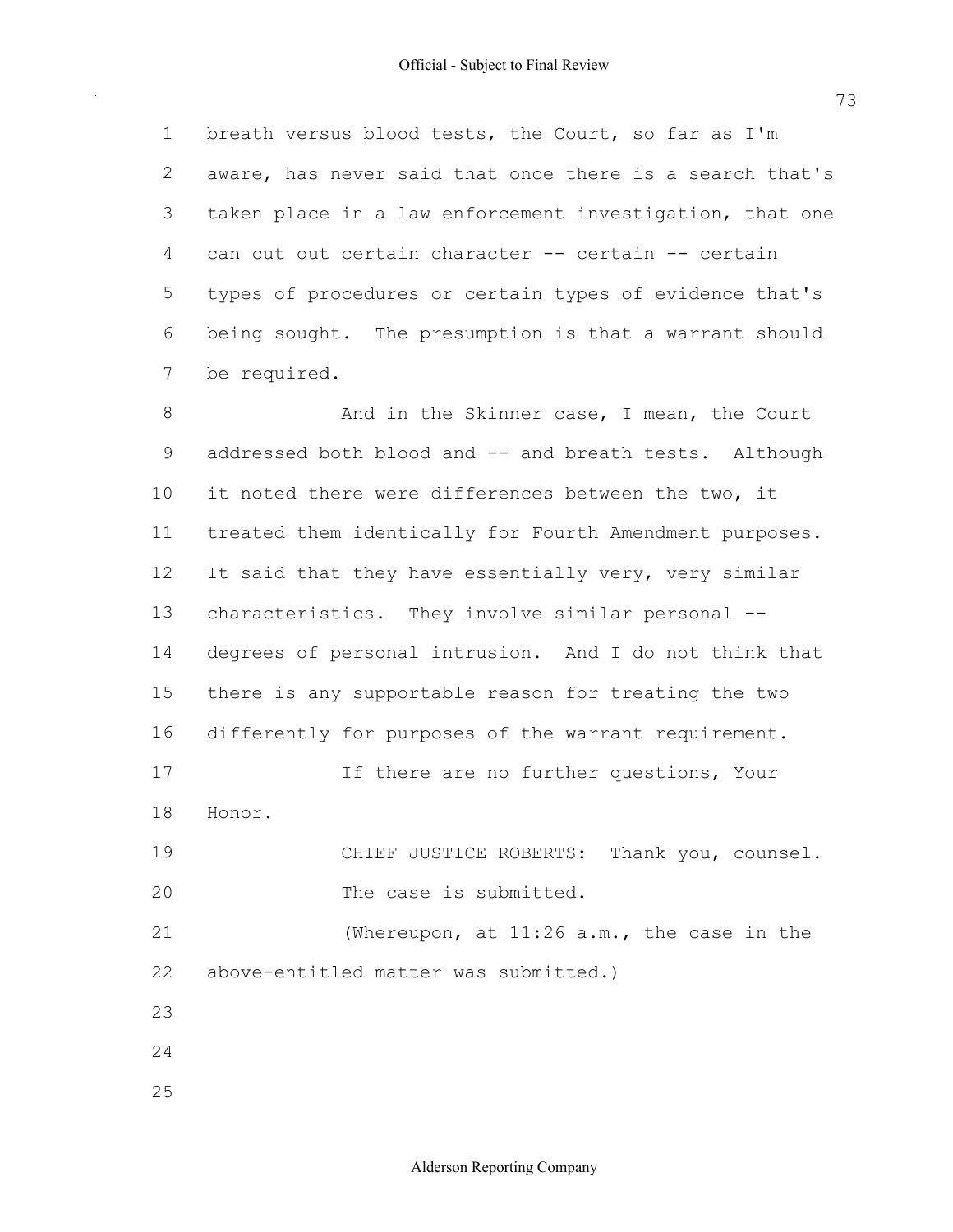|                                | affirmatively         | 71:17 73:11        | approximately         | assume $6:10$     |
|--------------------------------|-----------------------|--------------------|-----------------------|-------------------|
| A                              | 34:17                 | <b>Amendment's</b> | 50:9                  | 12:16 14:19,21    |
| a.m 2:16 5:2                   | ago 36:19             | 18:25              | April $2:12$          | 14:22 18:16       |
| 73:21                          | agree 7:23 34:2       | amicus 3:4 4:14    | arbitrary 54:21       | 37:1 44:2,3       |
| abdicate 8:7                   | 63:20                 | 60:8 72:5          | area 51:15,16         | 57:21,22 60:19    |
| abide $64:2$                   | agreeing 8:24         | amount 35:9        | areas $43:5$          | assumed 26:14     |
| <b>ability</b> 14:20,23        | ah 48:21 55:11        | 67:2               | argue $17:2$          | assuming 9:23     |
| 16:2                           | ahead $31:2$          | analysis $9:17,17$ | arguing $47:13$       | 31:13 59:19,22    |
| able 21:3 35:17                | 33:12                 | 9:18 10:10,10      | argument 2:15         | 69:13 70:7        |
| 60:24 61:12                    | air $25:24$           | 10:11 11:5,6       | 4:2,5,9,12,16         | attach 71:8       |
| above-entitled                 | aircraft 15:10        | 17:25 18:24        | 5:3,7 11:3 14:5       | attached 7:15     |
| 2:14 73:22                     | alcohol 5:17 6:4      | 19:15 49:16,16     | 14:6,11 19:3          | 71:11,16          |
| absolutely 11:10               | 12:23 15:9            | 68:8               | 35:23 48:5            | attacks 61:19     |
| acceptable                     | 23:25 28:18           | analytically 7:5   | 51:6 54:6 57:1        | attempt 33:4      |
| 36:20                          | 29:13 34:21           | 7:5                | 60:7 70:17            | attending 51:14   |
| accepted 19:7                  | 39:2 67:3             | analyze 20:22      | argument's            | attorney 2:22     |
| accidents 19:18                | 69:21                 | analyzed 32:20     | 69:13                 | 42:24             |
| 19:19 37:4                     | <b>Alito</b> 8:8,10   | analyzing 12:16    | <b>Arlington 2:20</b> | authority 14:7    |
| accomplished                   | 13:20 14:18           | 20:18              | arrest 23:2,4,9       | authorize 44:11   |
| 68:9                           | 28:13,23 29:10        | answer 9:6         | 24:7,12 34:7          | 47:4              |
| <b>ACDL</b> 42:12              | 41:13 50:6,12         | 23:22 25:16        | 45:21                 | automatically     |
| acknowledged                   | 59:21 72:13           | 28:8 30:19,21      | arrested 26:25        | 9:1171:1          |
| 42:2 44:18                     | <b>Alito's 9:2,14</b> | 34:11 41:24        | 27:6,24 28:9          | availability 61:1 |
| activity 66:5                  | 18:15 30:24           | 47:8 48:4,13       | 36:7 37:20            | 61:19 63:1        |
| added 49:4                     | allow 24:10 30:9      | 49:1,7 50:20       | 63:19                 | available 28:12   |
| addition 33:14                 | 55:3                  | 55:20 66:9         | arrestee 40:18        | 43:9 60:20        |
| address 21:9                   | allowed 49:19         | 72:23              | 44:12,16              | 61:8,16,22        |
| 57:10 60:13                    | 49:22                 | answering 48:1     | arresting 42:18       | 63:11 71:24       |
| addressed 19:2                 | allows 47:10,22       | 50:4               | aside 39:11           | 72:3              |
| 19:3 24:3 73:9                 | 55:2 68:5             | anyway $21:15$     | asked 17:15           | avoid 40:23       |
| addresses 6:21                 | alternative 40:7      | 52:15              | 32:1 34:2             | aware 11:24       |
| addressing 17:9<br>31:22 72:22 | 53:14 56:25           | apologize 11:21    | 72:13                 | 14:17 73:2        |
| administer                     | alternatives          | appear 5:20        | asking 28:4           |                   |
| 54:11                          | 40:22                 | <b>APPEARAN</b>    | 43:19,25 44:7         | B                 |
| administered                   | altogether $13:11$    | 2:173:1            | 46:7,23 47:18         | <b>BAC</b> 63:20  |
| 50:7 67:10                     | Amendment             | applies 5:22       | 47:19 55:22           | back 7:13 18:1    |
| <b>Administration</b>          | 5:19 11:15            | 15:1 16:1          | asks 33:3             | 47:6 49:14        |
| 72:1                           | 12:13 13:4            | 22:21              | aspects 34:7          | 55:9,13 64:24     |
| administrative                 | 14:4,14 16:16         | apply $19:16$      | 52:25                 | back-calculate    |
| 6:12 39:21                     | $17:10,24$ 18:10      | 33:22,24           | assert 5:13 13:4      | 62:15             |
| 40:5 64:20                     | 18:11,12 20:24        | applying $18:11$   | 14:14                 | backpack 29:9     |
| admissible                     | 20:25 22:16,16        | 58:3               | asserting 6:25        | <b>bad</b> 54:25  |
| 50:23 67:16                    | 32:17 33:5            | appreciate 22:5    | 16:17                 | ban 64:10         |
| adopting 57:19                 | 42:1 43:13            | 59:17              | assertion 8:11        | bargain $8:13,13$ |
| affirmative 6:25               | 45:1 46:22            | appropriate        | 14:13                 | 8:16,25 36:3,8    |
| 35:6,13                        | 47:1 49:15            | 20:3 24:6          | assimilate 23:20      | 36:14 49:18       |
|                                | 59:1,13 71:2          | approval 70:6      | <b>Assistant 2:22</b> | bargains 49:19    |
|                                |                       |                    |                       |                   |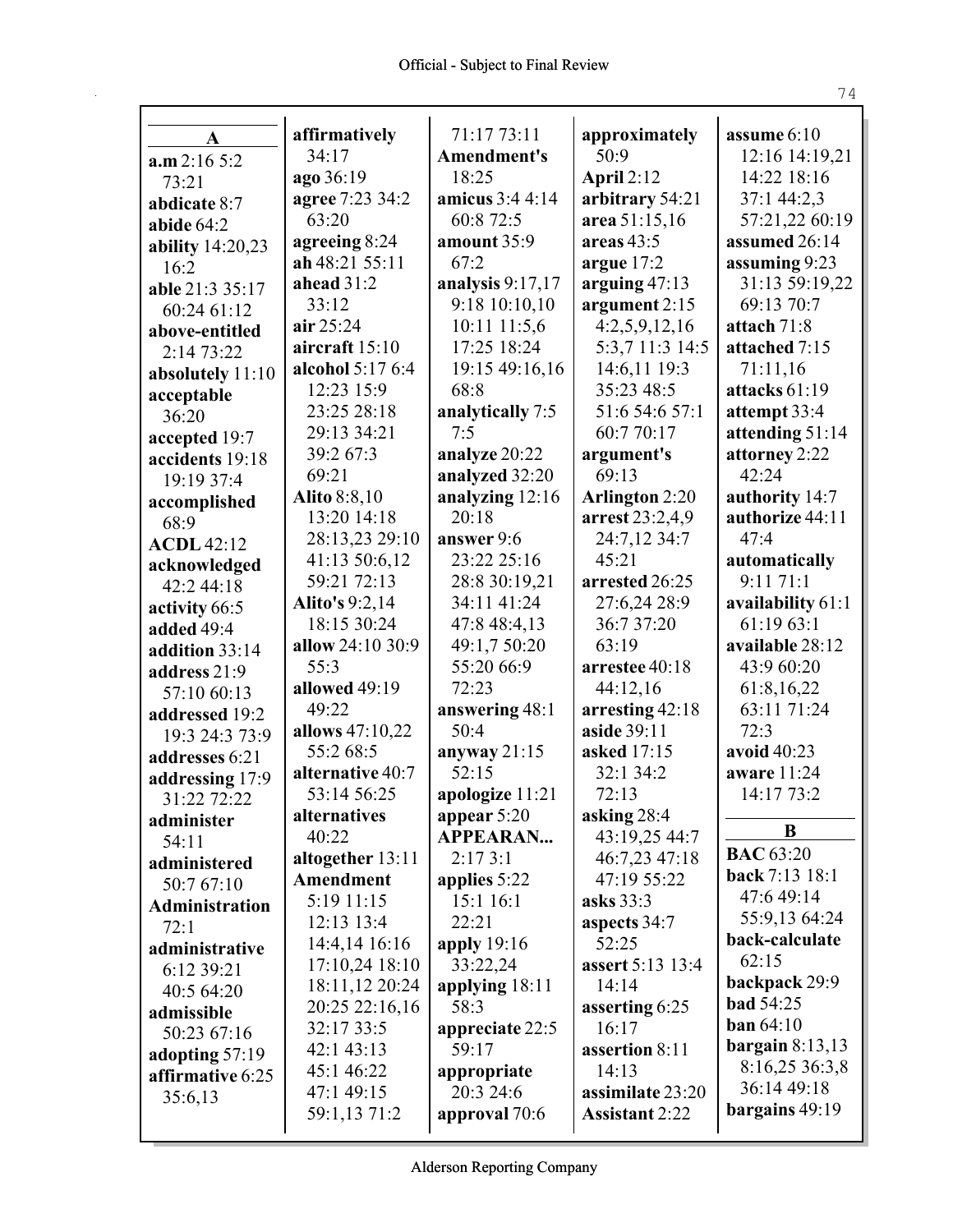| <b>based 23:14</b>        | 40:18,23 50:7                 | 51:2 52:6,7,8,9           | brings $42:4$                 | 47:9 48:3            |
|---------------------------|-------------------------------|---------------------------|-------------------------------|----------------------|
| 63:9 66:13                | 50:23 51:20                   | 52:14,16 53:10            | building $15:13$              | 56:17 57:12          |
| <b>basic</b> 18:25        | 52:6,11,11                    | 53:15,20,22               | 16:6,10,19                    | 58:1 61:6            |
| <b>basis</b> 12:8 14:1    | 53:13,15 54:8                 | 54:10,12,17               | buildings $15:12$             | 71:18 72:7,16        |
| <b>BAT 67:17</b>          | 54:8,11 56:6                  | 57:2,14,18,24             | burden 13:8                   | category 24:17       |
| battle 37:13              | 56:10 57:1,5                  | 58:10 63:13               | busy $43:2$                   | 35:2                 |
| becoming 36:15            | 57:10 58:9                    | 66:16,16,25               | <b>button</b> 48:16           | caught $55:11$       |
| <b>behalf</b> 2:18,20     | 61:6 66:17                    | 67:25 68:6,8              |                               | cause 20:1 21:25     |
| 2:23 4:4,7,11             | 69:5,5,11,15                  | 73:1,9                    | $\mathbf C$                   | 26:18,19 27:7        |
| 4:18 5:8 35:24            | 69:17,19,21                   | <b>Breathalyzer</b>       | $C$ 4:1 5:1                   | 27:10,11 30:3        |
| 51:7 56:23                | 70:8,10,12                    | 6:4 9:4 21:10             | call 42:8 43:5                | 37:20 38:13,17       |
| 70:18                     | 73:1,9                        | 21:11,23 24:23            | 52:16 54:20                   | 51:24                |
| behavior 54:21            | blood-alcohol                 | 25:19 27:4                | calling 40:5                  | caused 37:4          |
| believe 8:23              | 8:15 14:24                    | 28:13,16 38:21            | canceling 64:7                | causing 37:25        |
| 27:7 30:3                 | 15:7 23:25                    | 41:15 50:7                | candle 68:11                  | cavity 24:11         |
| 37:21 38:14               | 29:12 36:7                    | 69:14 70:7                | car 12:6 27:22                | cell 21:12 24:9      |
| <b>bend 43:12</b>         | 67:17                         | <b>Breathalyzers</b>      | car's 39:1                    | 25:4 36:18           |
| benefit 6:20              | bloodshot 26:2                |                           | carbon 21:14                  | 39:14 48:16          |
|                           |                               | 27:21,23<br>breathe 21:13 | 24:25                         |                      |
| 7:11,13,18,23             | blow 25:3 30:6                |                           | care 68:19                    | certain 8:15         |
| 8:1 13:18 16:9            | 53:25                         | 21:13 28:17               | Carolina 60:22                | 14:25 15:12          |
| 64:5,7,7,22               | blowing $29:14$               | 68:10                     | carry 13:8                    | 73:4,4,4,5           |
| 65:8,13 71:8              | 31:15                         | breather 68:9             | case 5:4 6:6,8,19             | certain-condit       |
| benefits 16:17            | blowout 68:11                 | <b>Breithaupt</b>         |                               | 17:24                |
| <b>Bernard</b> 1:11       | 68:11                         | 65:25                     | 7:2 8:21,23 9:8<br>9:17 10:11 | certainly 11:9       |
| 23:5 57:8                 | <b>body</b> 24:11             | <b>Breyer</b> 20:17       |                               | 19:22 24:5           |
| better 8:17               | 26:11 29:6                    | 21:7 23:15                | 12:16 13:1,1,6                | 32:11,11,21          |
| 28:14                     | 31:25 32:2                    | 24:24 25:2,7,9            | 13:15,16 15:25                | 33:5 37:17           |
| <b>BEYLUND 2:3</b>        | 34:23                         | 25:25 27:20               | 17:8 19:10,10                 | 66:18                |
| beyond 41:25              | <b>boil</b> 21:3              | 28:3 30:2,9,16            | 20:18 23:6                    | challenged 33:8      |
| 46:21 64:6                | booking 67:5                  | 42:11 44:20               | 24:22 28:2                    | challenging 32:8     |
| big 21:9 28:25            | border 9:24                   | 48:12,19 49:11            | 33:5 39:14,18                 | 32:21                |
| 28:25 48:17               | 12:20,21,22                   | 51:22 52:13,22            | 41:25 43:21                   | change $58:24$       |
| 62:21                     | 14:22 51:14                   | 53:23 54:2,5              | 46:8,21 47:22                 | changed 53:4         |
| <b>bind 39:20</b>         | 53:3                          | 54:14,24 55:6             | 48:25 51:18,20                | character 73:4       |
| <b>Birchfield</b> 1:3     | <b>bother 52:18</b>           | 61:23 62:1,6              | 56:14,16 57:7                 | characteristics      |
| 5:4                       | bottles 26:3                  | 62:10 69:12,23            | 57:8 60:20                    | 18:25 20:7           |
| birthday-cake             | <b>bottom</b> $17:19$         | bridge $65:24$            | 62:18,22 63:17                | 33:15 73:13          |
| 68:11                     | box 21:11                     | <b>brief</b> 42:12        | 64:22,23,24                   | characterized        |
| bit 42:16 60:2            | <b>bread</b> 53:15            | 66:19                     | 65:6,9 70:25                  | 25:23                |
| 68:24                     | breath $22:12,12$             | briefs 21:8               | 72:6 73:8,20                  | charge 58:20,20      |
| <b>blood</b> $5:176:3$    | 22:15 23:1                    | 64:25 66:14               | 73:21                         | charged $58:10$      |
| 12:23 21:10,17            | 24:1,2,20                     | 72:5                      | cases 5:5,12 6:22             | 59:5                 |
| 22:3 23:25                | 26:21 30:12,13                | bright $70:11$            | 7:9,16,22 8:4                 | charging 58:14       |
| 24:2 26:24                | 30:21 31:5,22                 | bright-line               | 10:12 16:8                    | <b>CHARLES</b> 2:18  |
| 28:18 29:13               |                               |                           | 18:3 20:6                     | 4:3,17.5:7           |
|                           |                               |                           |                               |                      |
|                           | 33:15 34:21                   | 60:14 63:16,24            |                               |                      |
| 30:12,14,23<br>31:5 34:21 | 35:16 38:10,10<br>38:24 50:25 | 64:19<br>bring $26:19$    | 24:17 25:12<br>37:18 42:2     | 70:17<br>check 38:11 |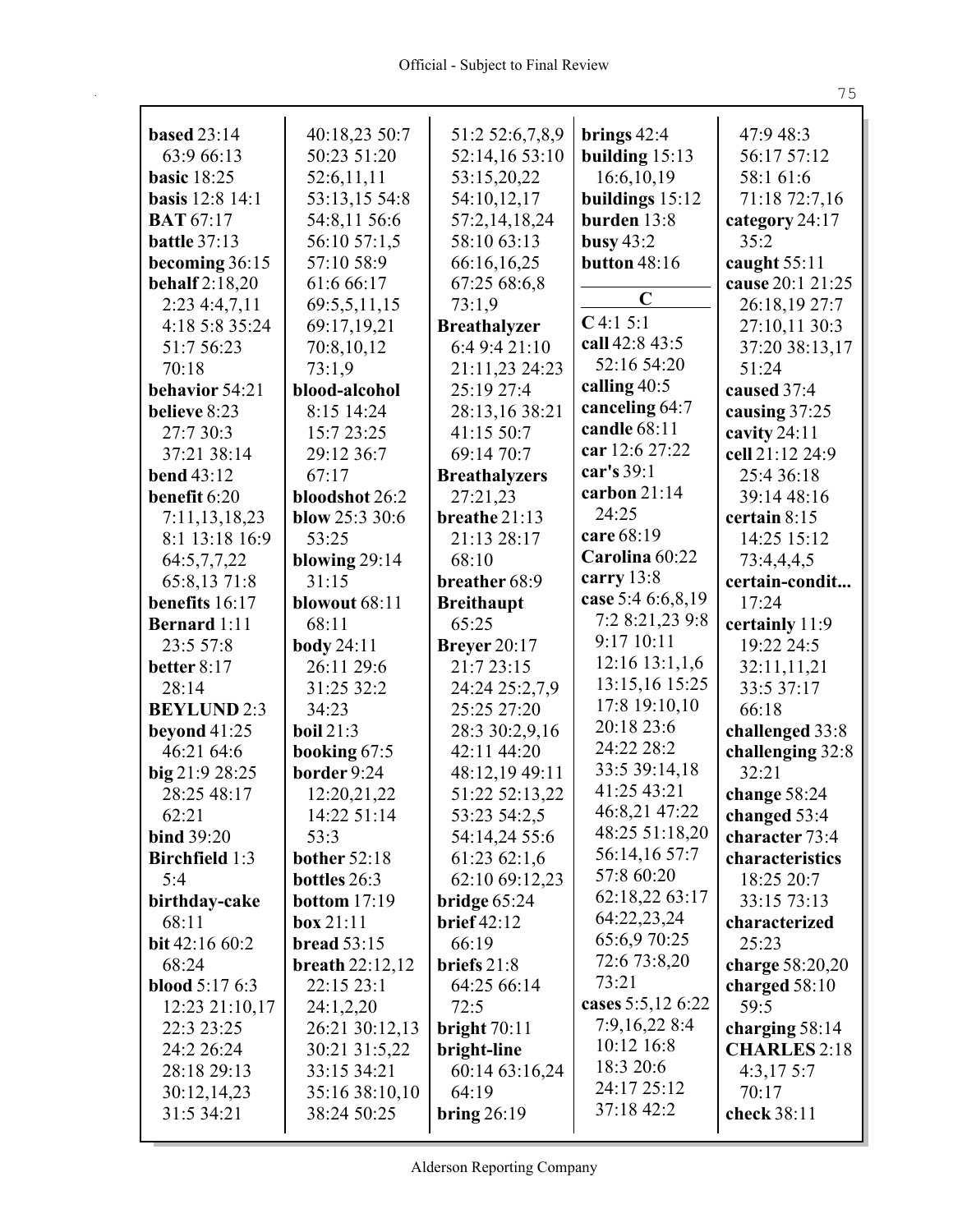| chemical 5:16                 | college 51:14           | 65:14 66:6,7            | 11:13 12:10          | 20:4,13 22:14                 |
|-------------------------------|-------------------------|-------------------------|----------------------|-------------------------------|
| 12:1 51:2                     | combatting              | conditioned             | 25:10 54:10,14       | 23:7,7 24:3,3                 |
| <b>Chief</b> 5:3,9            | 37:13                   | 65:1                    | 63:23                | 24:13,22 25:23                |
| 11:12,16 12:4                 | combination             | conditioning            | constitutional       | 30:12,14 32:4                 |
| 12:15,19 13:14                | 7:1720:7                | 15:5 36:6               | 5:13 7:1,21 8:2      | 33:17,21 34:20                |
| 13:21 17:14                   | come 16:9 38:17         | conditions 6:22         | 8:7,12 16:24         | 36:2,8 39:13                  |
| 19:8 29:20                    | 55:9,13 62:11           | 7:4,9 10:15             | 16:25 17:20,21       | 40:17 41:9,18                 |
| 32:18 33:10,12                | comes 24:15             | 16:17 41:10             | 43:12 47:21          | 42:2 44:18                    |
| 34:13 35:21                   | 37:19 38:18,19          | 49:20,23                | 71:9,12,20           | 48:8,10 49:18                 |
| 36:1,13 37:1                  | 48:20                   | conducted 20:15         | constraint 61:14     | 49:21 50:23                   |
| 37:10,14,22                   | commit 58:23            | 52:3                    | contacting 64:11     | 51:10,18,21                   |
| 38:1,5,16,20                  |                         | confirm $26:16$         | content 5:17         | 57:3 60:11,19                 |
| 39:8 50:20                    | committing 5:24<br>30:4 | confrontations          | contention           | 60:21 61:9,15                 |
| 51:4,9 56:3,5,7               | common 60:15            | 72:19                   | 13:24                | 61:17 62:14,22                |
| 56:19 60:5,10                 | 64:3                    | confronted              | context 49:17        | 62:24 63:2,9                  |
|                               |                         |                         |                      |                               |
| 68:14,18 70:15<br>70:19 73:19 | communicating<br>64:11  | 33:17<br>connected 25:4 | 65:14 67:25          | 63:17 65:8,9<br>65:23,24 66:2 |
|                               |                         |                         | 68:6,25 70:12        |                               |
| Chimel 23:8                   | community               | connection 7:23         | <b>Continued 3:1</b> | 66:6,15,20,21                 |
| choice 10:17                  | 45:12                   | consent 8:14,21         | continuously         | 66:23 68:7                    |
| 59:12,14                      | compare 28:24<br>60:23  | 8:22 9:3,3,14           | 25:21                | 69:8 70:23<br>71:24 72:22     |
| choose 53:17,19               |                         | 9:18 10:11,14           | contracts 65:5       |                               |
| 59:11                         | compelling              | 10:21 11:5              | contrast 72:2        | 73:1,8                        |
| circularity                   | 17:16 18:17             | 12:3,14 17:19           | contributions        | <b>Court's 12:13</b>          |
| 16:23 47:21                   | 19:4, 13, 20            | 20:20 36:6,16           | 64:16                | 22:18 60:15                   |
| circumstance                  | 36:25 37:8              | 58:1 68:9 71:3          | control 32:25        | 64:23                         |
| 20:14                         | compliance 68:4         | consenting              | 35:15                | cover 43:9                    |
| circumstances                 | 69:2                    | 11:25 12:1              | convictions          | crashes 61:22                 |
| 8:16 10:14                    | comply 44:22            | 14:24 15:14             | 72:21                | create 58:25                  |
| 14:25 17:10                   | 59:4 68:15              | consents 12:23          | core 63:17 65:15     | creates 39:22                 |
| 18:5 20:25                    | concede 5:18 6:2        | consequences            | correct 6:1          | creating 17:23                |
| 46:14                         | conceded 13:13          | 36:10 40:25             | 16:11 22:9           | 59:12                         |
| city $41:17\,43:2$            | 22:17,22 33:24          | 41:11,14 59:6           | 32:13                | crime 30:4 47:20              |
| civil 6:11 40:25              | concerned 31:4          | 59:8 60:13              | counsel 35:21        | 54:3                          |
| classic 34:19                 | 32:17 34:16             | 63:21 69:4              | 51:4 60:5            | criminal $5:13,24$            |
| clear 8:4 14:9                | 40:17                   | considerable            | 70:15 73:19          | 6:13,15,24,25                 |
| 16:14 22:1                    | concerns 65:18          | 21:2                    | County $2:22$        | $10:1$ 14:13                  |
| 23:7 34:20                    | 67:1                    | considerably            | couple $28:16$       | 20:11,12 36:11                |
| 56:23 57:9                    | concession 6:10         | 22:11                   | 43:20 46:15          | 41:2,6 50:1                   |
| 69:4                          | conclusion 20:5         | considerations          | 48:7 49:13           | 60:14 63:16,24                |
| clearly 55:7 57:9             | concurrence             | 23:10                   | course $12:5$        | 64:13,20 65:7                 |
| close 31:11                   | 56:1,2                  | considered 42:7         | 50:10 66:3           | 65:11 68:21                   |
| code 60:15 64:8               | condition 7:18          | consistent 46:25        | 68:1 69:19,23        | 70:11 71:11,15                |
| coerced 11:3                  | 7:24 8:1 13:17          | 69:9                    | court 1:1 2:15       | criminalize 8:11              |
| coercion 7:25                 | 14:15, 17, 20, 23       | consistently            | 5:10 6:21 7:10       | 8:12                          |
| 10:18 11:7                    | 15:13 17:18             | 23:8                    | 7:16,228:3,3         | criminalized                  |
| 12:5,12,14                    | 41:1 63:18,19           | constant 63:10          | 17:9 18:3,4,9        | 8:17                          |
| colleagues 57:22              | 64:2,6,14               | <b>Constitution</b>     | 19:2,3,5,6,24        | criminalizes                  |
|                               |                         |                         |                      |                               |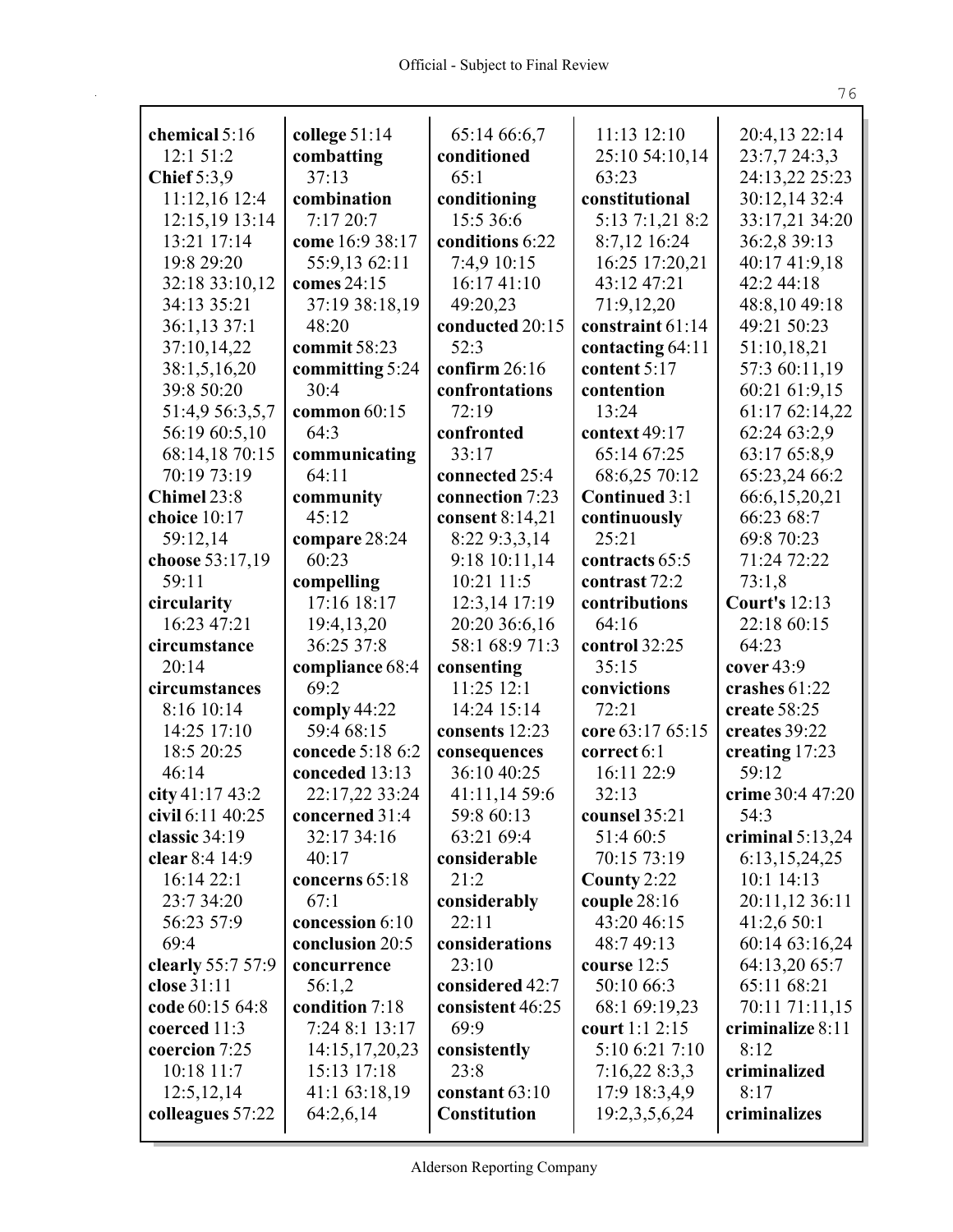| 64:16,17              | 10:17            | 57:2,7,8 65:9       | 8:11 14:12        | 62:2 63:20          |
|-----------------------|------------------|---------------------|-------------------|---------------------|
| critical 65:23        | defendants 8:24  | 73:16               | 24:1 26:18        | <b>DUI</b> 72:20    |
| critically 60:18      | 13:2 14:16       | difficult 13:6      | 34:17 38:8,19     | duty 41:20 42:6     |
| 69:21 70:12           | 71:5             | 39:24               | 44:25 45:19       | 42:8 53:2,4         |
| crossed 65:24         | definitely 63:8  | dioxide 21:14       | 51:19 57:24       | <b>DWI</b> 58:16,18 |
| crossing 14:22        | degree 7:24      | 24:25               | 61:6 63:9         | 58:20,22 59:8       |
| crucial $14:10$       | 31:12            | direct $7:14$       | doubt 32:12       | E                   |
| curiae 3:4 4:14       | degrees 73:14    | 14:12,13            | doubtful 36:22    |                     |
| 60:8                  | delay 49:8,9     | direction 54:15     | dozens 58:1       | $E$ 4:1 5:1,1       |
| curious 28:4          | 51:24,25 52:1    | directly $7:208:6$  | drank $26:2$      | easily 46:7         |
| currently 55:3        | 62:16            | 41:1 42:18          | drastic 59:1      | effect 7:17 41:3    |
| cut 54:16 73:4        | demonstrate      | <b>DIRECTOR 2:6</b> | draw 56:10        | effective 72:18     |
|                       | 72:6             | disagree 7:7        | 69:11             | 72:21               |
| D                     | demonstrated     | 29:15 45:20         | draws 40:18,23    | effectively 46:1    |
| D 5:1                 | 71:4             | 56:24               | 51:20 61:6        | 72:14               |
| D.C.2:11,18.3:3       | department 2:7   | disappeared         | drinking 37:5     | efficient 72:4      |
| 61:7,21               | 3:352:2          | 21:17               | 38:15             | effort 35:6         |
| daily $11:10$         | depends 12:2     | discretion 18:6     | drive 8:14 9:10   | Eight $61:25$       |
| <b>Dakota</b> 1:6 2:7 | 14:2             | 20:8                | 10:21 11:8,17     | either 6:3 23:10    |
| 2:22 5:5,14,20        | Deputy 3:2       | discussed 64:25     | 11:24 14:21,23    | 29:5 50:24          |
| 9:11 10:20            | described 8:25   | discussing 20:21    | 69:5 71:1         | elapses $21:18$     |
| 11:9 12:6             | 30:13            | discussion 70:22    | driven $69:10$    | electronic 62:24    |
| 22:23 27:18           | designed 30:22   | 71:23               | driver $37:19$    | element 50:1        |
| 36:3 41:16,16         | 31:8             | disfavor 43:15      | driver's $6:29:2$ | employees 64:16     |
| 42:4,6,14,15          | detained 63:20   | dispense 40:10      | drivers $11:1$    | 71:16,20            |
| 43:16 46:1            | determine 5:16   | dispute $6:741:7$   | 55:11 64:1        | employment          |
| 50:8 51:14            | 14:7             | disregard 19:5      | 72:19             | 64:14               |
| 52:3 53:1,3,7,9       | die 19:18        | dissent 56:2        | drives 72:18,20   | encapsulated        |
| 70:25                 | difference 6:16  | dissenting 23:5     | driving $5:15$    | 21:22               |
| Dakota's 43:19        | 15:19 21:10,22   | dissipate 34:8      | 12:17 13:11       | endorsed 41:9       |
| dangerous 66:4        | 28:25 31:12,20   | 34:22 62:3,5        | 19:4,18 27:8      | 41:11               |
| <b>DANNY 1:3</b>      | 38:2 49:5,10     | dissipated 24:25    | 28:10 36:7,14     | enforce 36:9        |
| days $6:14$           | 49:12 58:14      | 35:14               | 36:19 37:4,5      | 46:2 65:15          |
| dealing $34:21$       | 69:19            | dissipation 31:4    | 37:13,21 38:15    | enforcement         |
| deaths 13:23          | differences      | 31:9 34:14          | 39:18 41:10       | 18:7 20:9,14        |
| decide 18:7 20:9      | 20:20 36:22      | 39:17 62:15         | 44:25 46:2        | 22:19 33:19         |
| 48:25 62:22           | 73:10            | distinction 6:18    | 56:18 61:20       | 41:12 45:11         |
| 63:3                  | different 7:4,5  | 66:15               | 63:18,20 65:1     | 73:3                |
| decided 26:25         | 15:3 19:9 22:4   | distinctions        | 65:18 66:5,6      | enhance 58:22       |
| 55:24 72:9            | 24:5 28:21       | 15:22               | drug $70:13$      | enhanceability      |
| deciding $24:7,14$    | 33:9,9 35:2      | District 61:18      | drugs $69:22$     | 58:13,15,18         |
| decisions 48:2        | 38:13 39:13      | <b>DNA 64:18</b>    | drunk 19:18       | enter $15:12$       |
| deep 26:11 29:6       | 41:3,7 42:23     | doctor $50:24$      | 22:1 26:16        | entering 15:13      |
| 32:1                  | 45:18 50:3,15    | doctrine 16:14      | 29:21 36:7        | 16:6,19             |
| deep-lung $25:24$     | 55:21,22 65:19   | 23:21 24:16         | 37:13,21 39:18    | entire 8:4 19:22    |
| defendant 13:8        | 66:3             | 34:16 35:1          | 44:24 46:2        | 20:6                |
| defendant's           | differently 17:7 | doing $7:12,15$     | 55:10 61:20       | entirely 33:9       |
|                       |                  |                     |                   |                     |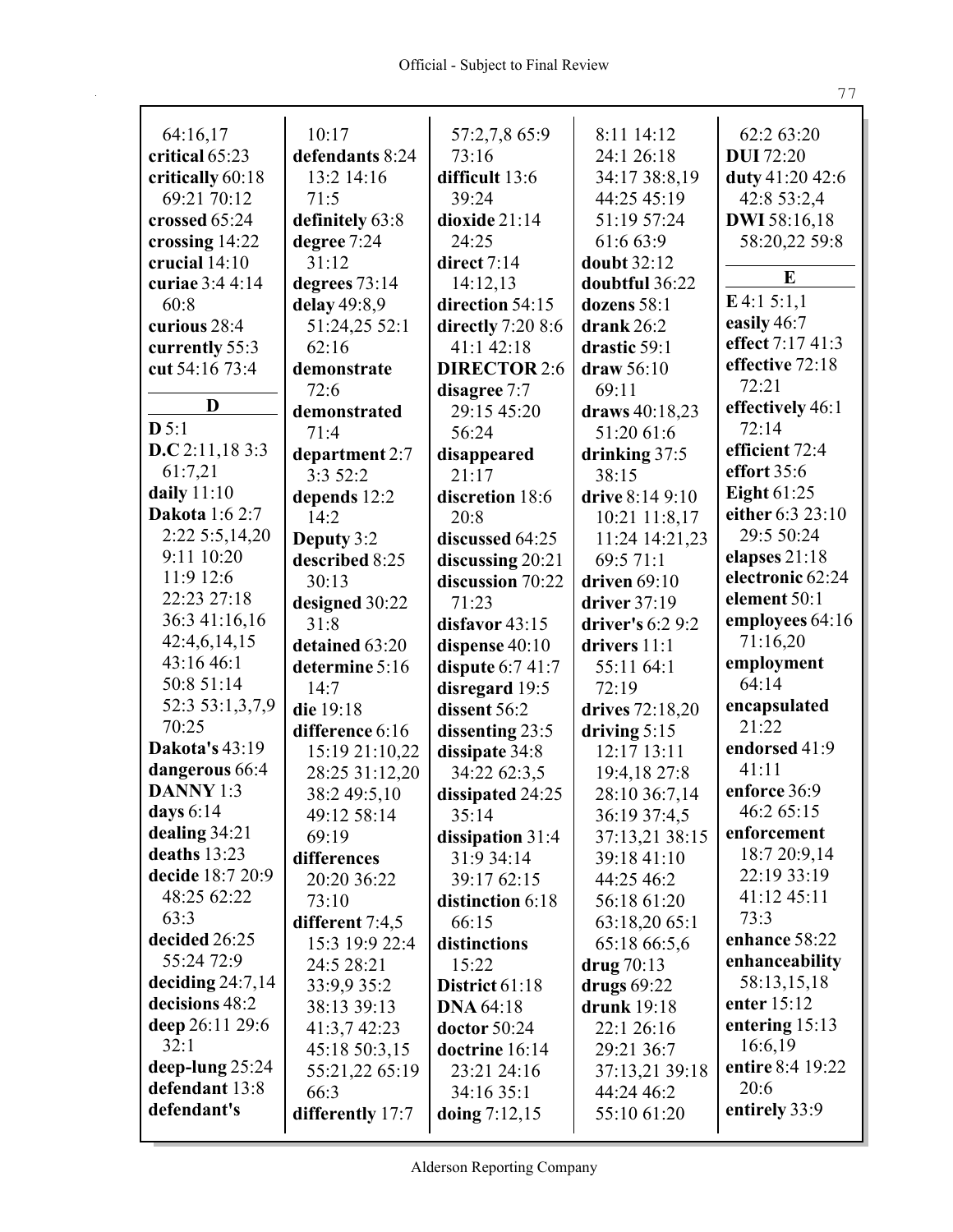| 35:2              | 22:24 34:3          | facility 50:24       | footnote $61:10$   | Gershengorn      |
|-------------------|---------------------|----------------------|--------------------|------------------|
| entitlement       | 47:19,25 59:1       | fact 10:7 19:6       | 62:23              | 3:2 4:13 60:6,7  |
| 18:12             | 59:13               | 24:21 26:1,16        | force 17:17        | 60:10 61:13,25   |
| environment       | exceptions 5:21     | 31:11 33:16          | 53:25 54:3         | 62:5,9,12 63:7   |
| 21:15             | 22:20 33:22,23      | 34:8 42:7            | 68:4,10,12         | 65:22 66:12,18   |
| equal 54:12 62:8  | 34:4 47:24          | 48:14,14 55:18       | 69:2,6             | 67:13 68:17,22   |
| equivalent 27:24  | exchange 8:14       | factors 25:14        | forced 40:18,22    | 69:18 70:9       |
| era 65:3,4        | <b>Excuse 26:13</b> | facts 49:7,8 55:8    | 69:11              | 71:15            |
| especially 10:19  | 66:1                | factual 50:15        | forces $64:21$     | getting 34:9     |
| 42:10             | excuses 43:11       | failing $68:15,15$   | foreign $31:25$    | 49:9 51:25       |
| ESQ 2:18,20,22    | execute 12:2        | <b>falls</b> 19:14   | forget 54:8        | 62:16            |
| 3:24:3,6,10,13    | 18:8                | familiar $51:15$     | form $9:3,9,20$    | <b>GINSBURG</b>  |
| 4:17              | exercise 47:20      | far $12:1973:1$      | 30:6               | 32:7,14,23       |
| essence 41:8      | 71:12               | <b>Fargo 53:9</b>    | forth $10:23$      | 35:5             |
| essential 11:10   | exhale 25:21        | Fargo-Moorh          | 66:19              | give 6:20 7:11   |
| 65:18             | exhaling 24:24      | 51:15                | <b>found 62:14</b> | 8:13 27:19       |
| essentially 19:2  | existed 13:3        | fatal $61:22$        | four 26:2 48:3     | 36:16 43:16      |
| 48:9 73:12        | existence 23:9      | fatalities 17:17     | <b>Fourth 5:19</b> | 46:14 54:17      |
| evaluation 26:19  | exonerates          | favor 43:14          | 11:15 12:13        | 59:2 64:18       |
| event 9:4 14:7    | 26:21               | <b>Federal 61:13</b> | 13:4 14:4,14       | given 7:10 21:24 |
| 15:7 58:22        | expedited 48:3      | 61:14,17             | 16:16 17:9,24      | 23:17 27:21,23   |
| everybody 9:20    | expel 25:23         | feel 34:4            | 18:10,11,12,25     | 28:1 34:7 37:7   |
| 9:2467:10         | 26:10 32:1          | fiat $6:24$          | 20:24,24 22:15     | 37:741:2,9       |
| evidence 21:16    | expelling 29:6      | fictional 10:22      | 22:16 32:17        | 70:22            |
| 21:19 23:12,15    | expense 40:5        | field 27:5 28:1      | 33:5 42:1          | go 15:15 18:1,9  |
| 23:18,23,24       | 49:4                | 38:18 41:21          | 43:13 45:1         | 18:25 21:14,17   |
| 25:12 30:22,23    | experience          | 72:15                | 46:22,25 49:15     | 26:21 31:2       |
| 31:4,8,9 34:8     | 26:15 61:3          | figure 8:5 46:8      | 59:1,13 71:2       | 33:12 39:16      |
| 34:18,18 35:3     | explain 48:21       | 46:24 54:7           | 73:11              | 41:25 42:18,24   |
| 35:6,11,13,18     | 49:5 55:7           | filed 66:14 72:5     | freedom 21:2       | 46:21 52:11      |
| 36:11 39:17       | 60:14,16            | final $72:25$        | friends $22:17$    | 56:11 57:25      |
| 45:10 63:12       | explained 10:23     | find 21:7 29:7       | front 48:24        | 65:14 67:11      |
| 67:16 68:3        | explanation         | 36:14 47:10          | function 68:2      | 70:2,3           |
| 70:13 73:5        | 45:24               | 72:2                 | fundamental        | goes 12:20       |
| evidentiary       | extend 64:6         | first $5:46:21$      | 5:11 6:17          | going 9:8,24     |
| 26:14,24          | extended 68:11      | 7:11 9:7 16:5        | 70:24              | 11:11 17:1       |
| exact 62:13       | extensive 25:21     | 22:14 24:20          | further $73:17$    | 21:14,15 22:19   |
| exactly 17:1      | extensively 72:1    | 36:24 37:19          | future 58:22       | 34:23 35:8,14    |
| 30:23 31:6,9      | extent $72:2$       | 41:23,24 42:24       | 71:11              | 36:23 37:2       |
| example $15:5,24$ | extraordinary       | 54:7 60:13           | G                  | 41:18 43:12      |
| 53:7 57:4         | 47:19 61:6          | 70:22 71:17          | G 5:1              | 51:18,19,25      |
| 58:19 60:22       | extremely 23:19     | fit $67:2468:13$     | general 3:2        | 53:21 55:11      |
| 64:5 71:16        | eyes 26:2,3         | five 42:12 49:3      | 33:21 67:13        | 57:10 58:6,9     |
| examples 71:14    | 31:11 39:3          | flexibility 14:1     | General's $64:10$  | 58:10 59:22      |
| exception 5:21    | $\mathbf F$         | flushing $34:18$     | 65:20 66:4         | 62:23 66:10      |
| 16:1 17:23        | face 32:3           | focus $20:19$        | generally 68:1,3   | 68:20 69:16,24   |
| 19:14 20:23       |                     | follow $51:11$       |                    | 70:3,24 71:10    |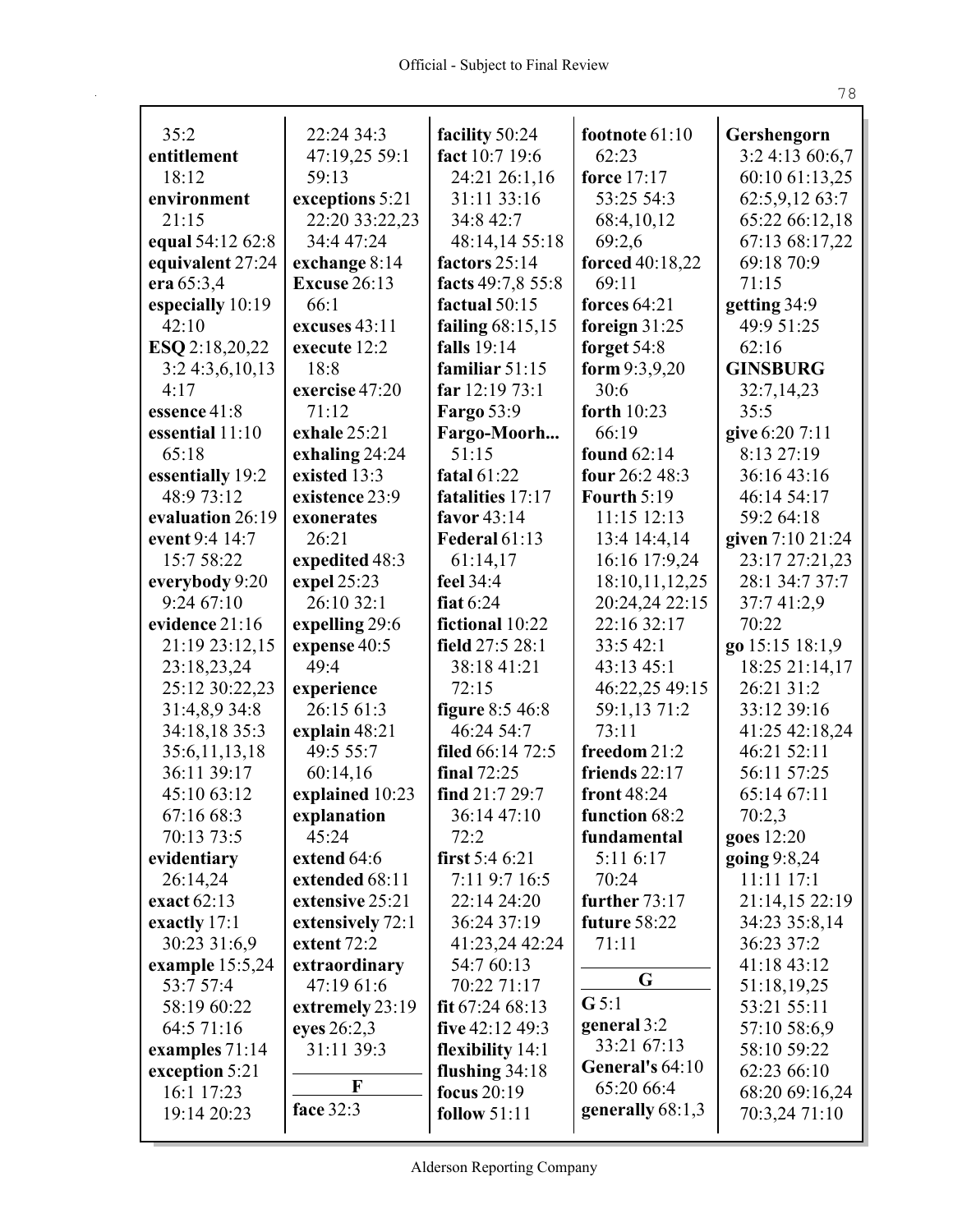| 72:9,17          | 25:14                | 15:23               | increase 17:16   | interval 35:7         |
|------------------|----------------------|---------------------|------------------|-----------------------|
| good 34:4 57:13  | helpful $40:16$      |                     | increasing 36:15 | intoxicated 27:8      |
| 67:1             | 45:8 66:9            | I                   | inculpate 22:2   | 38:7                  |
| government       | hide 35:13           | IAN 3:2 4:13        | independent      | intrusion 22:13       |
| 15:12 16:6       | higher $59:11$       | 60:7                | 26:20            | 24:21 26:5            |
| 17:1 26:12       | highly 36:21         | idea 8:24 13:2      | indicated 39:13  | 29:24 30:2,5          |
| 29:7 32:2 64:5   | Highway 71:25        | 63:10 64:4,19       | indirectly 7:19  | 39:12 67:2            |
| 64:16,21 65:13   | history 37:7,8       | 65:12               | 8:5              | 70:1 73:14            |
| 71:7,16,19       | 37:11,12,15          | identical 24:2      | individual 7:15  | intrusive 25:10       |
| governs 6:18     | hold $6:10$          | identically 30:14   | 8:1 16:2 69:11   | 26:4 29:8 30:6        |
| graded 35:1      | homeowner            | 73:11               | individual's     | 32:3 33:16            |
| <b>GRANT 2:6</b> | 58:3,4               | identifies 65:6     | 18:5             | 39:16 40:13           |
| granted $12:10$  | <b>homes</b> 58:2    | immediately         | individuals 36:4 | intuitions 31:19      |
| greater $6:16$   | Honor 7:8 9:7        | 21:21               | 71:8,10          | invalidate 48:9       |
| grew $53:2,7$    | 11:21 17:7,23        | impaired 5:15       | influence 15:9   | invasion $24:5,14$    |
| grounded 11:13   | 28:7 29:3,17         | 19:3 28:10          | information      | 32:5                  |
| 11:14            | 30:21 33:11          | implement 67:1      | 67:3             | invasive 31:18        |
| grounds 9:5      | 34:12 35:11,20       | implication         | initial 28:2     | 31:18                 |
| grown 51:13      | 36:22 37:6,17        | 49:15               | innocent 18:21   | invasiveness          |
| guess 30:5 31:1  | 38:12 40:15          | implied 15:2        | 18:21 19:12      | 24:6 31:12            |
| 31:19 33:10      | 42:4 43:7,7          | 36:16               | 22:2             | investigation         |
| 34:1             | 45:15,1762:9         | implied-consent     | inserted 25:20   | 33:20,21 73:3         |
| guilty 22:2      | 62:14 63:7           | 55:2,4 57:4         | 31:25            | investigations        |
|                  | 64:9 65:22           | important 17:25     | inserting 26:9   | 20:12                 |
| $\mathbf H$      | 66:1,19 67:13        | 31:19 40:10         | 29:5             | involuntarily         |
| H 3:2 4:13 60:7  | 68:22 69:18          | 44:10 45:1          | inside $40:12$   | 32:15                 |
| half 42:20 62:19 | 70:9,14 73:18        | 60:19 69:22,23      | insistence 25:11 | involve 73:13         |
| handle $72:15$   | <b>Honor's 66:20</b> | 70:12               | insists $25:11$  | involved 21:18        |
| happen $26:7$    | 67:23,23             | impose $6:11,12$    | instances 21:20  | 69:25                 |
| 40:19            | hospital 52:12       | 49:19,19,22         | insufficient     | iPhones 37:16         |
| happening 9:9    | 53:5,8,18 56:9       | 63:21,24 66:8       | 63:25            | irrevocably 9:12      |
| 17:8 18:2        | 69:25 70:3           | imposed $41:10$     | integrity 22:13  | 71:2                  |
| 39:19 44:12      | hour $42:20,20$      | 65:11               | 24:21 32:6       | <b>issue 5:12 6:5</b> |
| happens 38:25    | 62:20                | imposes $8:1$       | interest 36:24   | 13:14,22 40:10        |
| 39:22            | hours $62:20$        | imposing 65:2       | 36:25 37:8       | 57:12 69:21           |
| happy $12:7$     | house 56:18          | imposition          | 39:17 44:6,8     | issues $33:9$         |
| 29:21,25         | 68:19                | 14:13 36:9          | 45:22,23 46:9    | it'll $22:1,2$        |
| hard 25:3 49:6   | hundred 49:21        | improved 28:14      | interested 14:18 |                       |
| harder 42:22     | hypothesizes         | incentive 64:1      | interesting 42:5 | ${\bf J}$             |
| 43:1             | 11:23                | inch 28:16,16       | interests 66:25  | jail 6:14 27:24       |
| harms $44:1$     | hypothesizing        | incident $23:2,4,9$ | 67:7             | 41:4 44:24            |
| Hastings 2:23    | 7:2                  | 24:7,14 34:7        | interfere 34:9   | 51:1 64:13            |
| hear $5:3$       | hypothetical 9:2     | 34:25               | interference     | job 11:11 16:12       |
| heavily $47:11$  | 13:5 15:24           | incidents 24:11     | 22:3             | $J\mathbf{R}$ 1:11    |
| held 31:15 36:8  | 38:3 39:9            | include 66:25       | interferences    | judges 42:5 61:1      |
| 66:21            | hypotheticals        | including $36:10$   | 65:5             | 61:16 72:15           |
| help 17:5 25:5   | 6:13 13:25           | 67:19 72:12         | interstate 15:6  | judicial 62:25        |
|                  |                      |                     |                  |                       |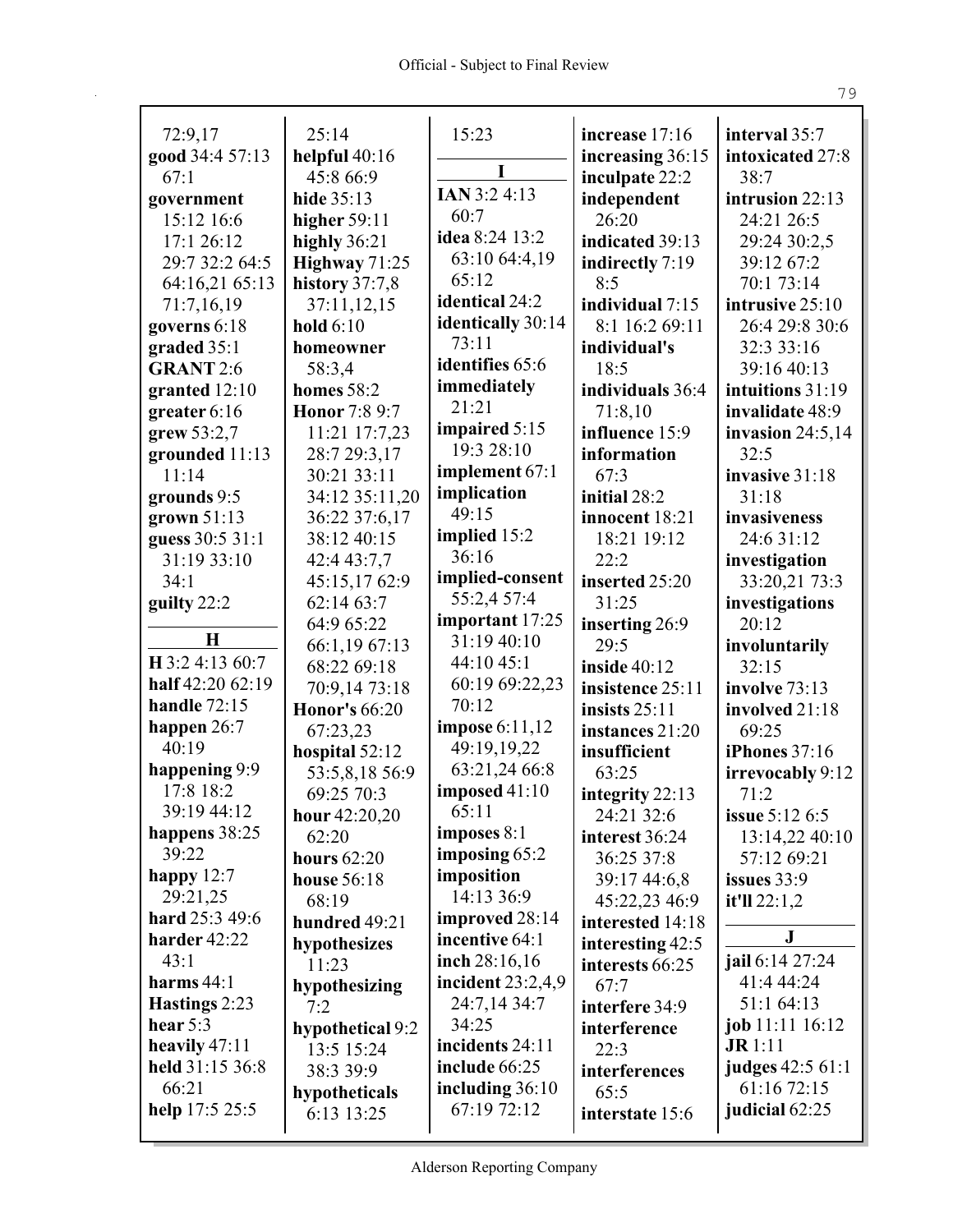| jurisdiction 53:6               | 53:10,13,17,23           | 11:23 16:21                    | 64:23 73:3                  | located 53:6              |
|---------------------------------|--------------------------|--------------------------------|-----------------------------|---------------------------|
| 63:13                           | 53:24 54:2,5             | 17:4,13 18:13                  | laws 5:14 27:18             | Lockner 65:4              |
| jurisdictions                   | 54:14,24 55:6            | 18:20 39:1,5,8                 | 46:2 58:18                  | $\log 42:11,13$           |
| 42:10,16,21                     | 55:21 56:3,5             | 43:1,4 47:7,18                 | leans $54:14$               | 47:15 48:25               |
| 43:15 53:1                      | 56:19 57:13,21           | 50:4 57:13                     | leave $64:10$               | 49:24 61:10,10            |
| 60:24,25 67:19                  | 57:23 58:15,24           | 65:17 66:9,13                  | leaves $63:1$               | 61:23,24 62:3             |
| 72:12,12                        | 59:10,17,19,21           | 67:9                           | leeway $22:11$              | 62:6,19,20                |
| <b>justice</b> 3:3 5:3,9        | 59:21,21,25              | key 11:6                       | left 39:21 40:4             | longer 35:7               |
| 6:1,97:38:8,9                   | 60:5,10 61:11            | kind 15:17 20:6                | 40:14 58:21                 | 58:21                     |
| 8:109:1,1,13                    | 61:23 62:1,6             | 25:19 33:20                    | legal 62:2 70:21            | look 7:17,22,24           |
| 9:13,19,23                      | 62:10 63:4               | 44:5 46:9                      | 70:24                       | 8:19 17:7                 |
| 10:3,6,8,19                     | 65:17 66:9,13            | 50:15 54:20                    | legitimate 44:18            | 18:24,24 21:11            |
| 11:1,12,16,22                   | 67:9 68:14,18            | 55:22 56:25                    | lesser $63:25$              | 21:11 24:6,13             |
| 12:4,15,19                      | 69:12,23 70:15           | 62:11 67:24                    | let's 6:9,9 10:4            | 26:3 29:8                 |
| 13:10,14,20,21                  | 70:19 72:13              | 68:13                          | 14:21,25 16:13              | 36:17,17 55:1             |
| 14:18 16:8,12                   | 73:19                    | knew 54:5                      | 16:13 18:16                 | 56:7 68:3                 |
| 16:21 17:4,13                   | Justice's 39:9           | know 10:8,19,21                | 28:14 41:20                 | <b>looked</b> 72:1        |
| 17:15 18:13,15                  | 56:5,7                   | 12:14,23 19:17                 | 52:24,24 57:13              | looking $8:10,18$         |
| 18:20 19:8                      | Justices 23:6            | 26:8,13 28:5,6                 | 57:18,21                    | 18:5 25:13                |
| 20:17 21:7                      | justifies 34:24<br>44:25 | 28:6,730:18                    | level 23:25,25              | 26:5,6<br>looks 25:4 65:8 |
| 22:25 23:13,15                  |                          | 31:13,14 35:7<br>36:18 37:2,22 | 24:5,14 34:22<br>35:8 39:15 | 65:9                      |
| 24:4,24 25:2,7<br>25:9,25 26:13 | K                        | 38:7,8 46:24                   | 59:11                       | loophole 39:23            |
| 27:9,13,20                      | Kagan 8:9 22:25          | 48:14 49:6                     | <b>LEVI</b> 2:6             | lose 16:9,12              |
| 28:3, 13, 23                    | 23:13 24:4               | 50:6 55:7,9,13                 | license 6:3 8:14            | 21:19 59:22               |
| 29:10,20 30:2                   | 31:1,734:1               | 55:25 56:14,22                 | 9:3 15:2,5                  | 70:23 71:2                |
| 30:9,16,24                      | 43:24 46:4,6             | 57:21 58:6,25                  | 36:10,16 40:25              | losing 58:11,12           |
| 31:1,7 32:7,14                  | 46:23 50:14              | 59:23 62:4                     | 41:2,5 45:14                | lost 63:12                |
| 32:18,23 33:10                  | 55:21 56:5               | 71:10                          | 45:21                       | lot 13:24 53:1            |
| 33:12,13 34:1                   | 57:23 61:11              | knowledge 71:4                 | life 11:11                  | lots 21:23                |
| 34:13 35:5,21                   | 63:4                     | known $42:7$                   | light $50:19$               |                           |
| 36:1,13 37:1                    | <b>Kagan's</b> 33:14     | knows 60:21                    | limit $62:2$                | M                         |
| 37:10,14,22                     | KATHRYN                  |                                | limitations                 | <b>Mackey 48:10</b>       |
| 38:1,5,16,20                    | 2:22 4:10 51:6           | L                              | 32:17 71:19                 | 65:25                     |
| 39:1,5,8,25                     | <b>Keena</b> 2:22 4:10   | lack 43:8                      | line 6:22 7:9 8:4           | magistrate 40:6           |
| 40:2,24 41:13                   | 51:5,6,9,23              | large $43:3,8$                 | 10:12 17:19                 | 42:19,25 54:20            |
| 42:11 43:1,4                    | 52:7,9,11,18             | larger $42:16$                 | 18:3 20:6 22:6              | 68:2                      |
| 43:11,24 44:19                  | 52:24 53:12,16           | Laughter 43:6                  | 32:9,25 33:4                | magistrate's              |
| 44:20,21,21,23                  | 53:19,25 54:4            | 48:18 59:24                    | 70:11                       | 70:5                      |
| 45:4,9,16 46:4                  | 54:13,23 55:1            | 60:4 65:21                     | listed $61:10$              | magistrates               |
| 46:6,23 47:7                    | 55:19 56:22              | law $5:21$ 15:11               | 62:24                       | 41:20 42:6                |
| 47:18 48:12,19                  | 58:12,16 59:7            | 18:7 20:8,14                   | <b>listen</b> 55:11         | 61:7 72:15                |
| 49:11,24 50:2                   | 59:15,18 60:1            | 22:19 33:19                    | literally 30:23             | magnetometer              |
| 50:4,6,12,14                    | keep $21:15$             | 37:23 40:11                    | <b>little</b> $21:11,12$    | 15:15                     |
| 50:20 51:4,9                    | Kennedy $6:1,9$          | 45:10 46:9                     | 22:2 25:3                   | major $64:5$              |
| 51:22 52:6,8                    | 7:3 9:1,13,19            | 48:12,13 55:8                  | 42:16 68:24                 | majority 72:6             |
| 52:10,13,22                     | 10:3,191:1               | 57:5 58:25                     | lives 18:21 21:24           | making 14:5,10            |
|                                 |                          |                                |                             |                           |

 $8\,0$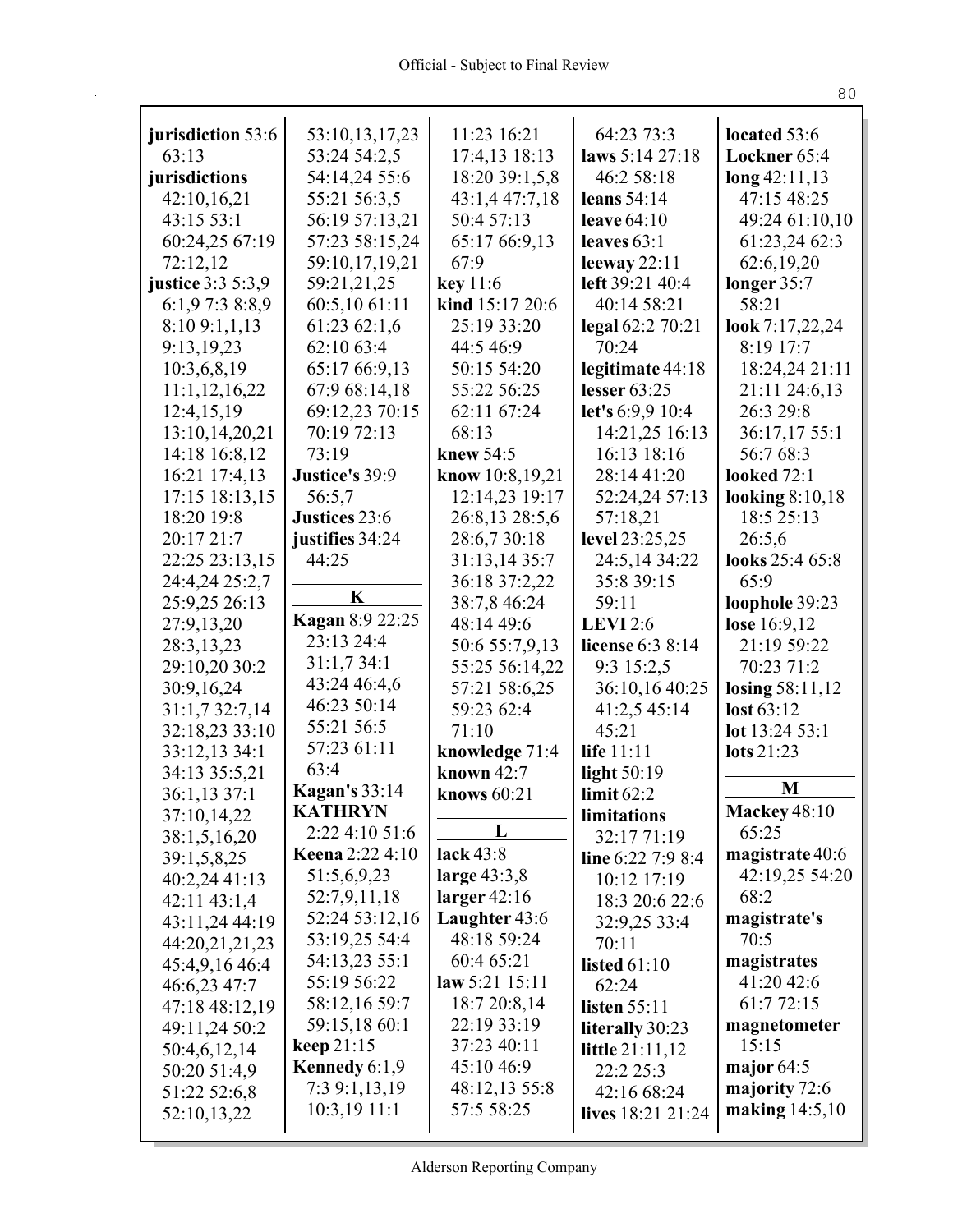| 34:4 48:12                                | 55:14 56:15                 | 70:2,16                    | 66:21 73:2           | obstruct 44:21               |
|-------------------------------------------|-----------------------------|----------------------------|----------------------|------------------------------|
| manage $43:16$                            | 58:25 62:6                  | missing $54:6$             | <b>Nevertheless</b>  | obstructing                  |
| manipulation                              | 63:5 68:20                  | mistake 60:17              | 5:22                 | 44:23                        |
| 7:25                                      | 69:15 73:8                  | 62:22 63:2                 | <b>Neville 48:10</b> | obstruction                  |
| manner 49:21                              | meaning $5:19$              | misunderstood              | 65:25 69:8,9         | 58:11,21 59:5                |
| 67:14                                     | 12:12,13 22:16              | 18:14                      | new 17:23 34:4       | 59:6,11                      |
| manpower 43:9                             | 27:13                       | mobiles $67:17$            | 41:17 61:18          | obtain 30:22                 |
| map 68:25                                 | means $17:19$               | 67:18                      | <b>NHTSA 60:21</b>   | 35:17                        |
| <b>Maryland 61:5</b>                      | 24:1                        | modern 47:10               | 72:11                | obviously 6:16               |
| 61:12 62:18                               | meant 11:21                 | Montana 42:13              | night $41:18$        | 13:23 29:17                  |
| matter $2:14$                             | measurable                  | morning $5:4$              | nine 60:25           | occur 41:19                  |
| 25:19 54:9                                | 17:16                       | 41:21 60:12                | Nobody's 70:4        | odd 67:24 68:13              |
| 61:16 64:3,12                             | measure 28:18               | motorist 14:3              | nonconsenting        | odds 60:15                   |
| 73:22                                     | measured 29:13              | 63:19                      | 69:11                | offense 5:13,24              |
| <b>McCARTHY</b>                           | mechanism                   | mouth 25:20                | <b>North 1:6 2:7</b> | <b>offer</b> 15:24           |
| 2:20 4:6 35:22                            | 41:12 49:22                 | 26:10 28:17                | 5:4,14,209:11        | 30:10 55:4                   |
| 35:23 36:1,21                             | 72:10                       | 29:1,6                     | 10:20 11:9           | 57:6                         |
| 37:6, 12, 17, 23                          | mechanisms                  | moved 27:24                | 12:6 22:23           | offered 71:7,15              |
| 38:4, 12, 18, 22                          | 72:8                        |                            | 27:18 36:3           | office 64:10,11              |
| 39:4,7,11 40:1                            | medical 44:16               | N                          | 41:16,16 42:4        | 65:20 66:4                   |
| 40:15 41:6,23                             | 50:24                       | N4:1,15:1                  | 42:6,13,15           | officer 9:4 18:7             |
| 42:15 43:3,7                              | member 19:6                 | narrower 67:4              | 43:16,19 46:1        | 20:9 23:11                   |
| 43:18,24 44:8                             | mentioned 34:8              | nation's 19:3              | 50:8 51:14           | 27:18 29:8                   |
| 45:3,6,15,17                              | merry $26:21$               | <b>National 71:25</b>      | 52:3,25 53:3,6       | 32:9 33:1,3                  |
| 46:5,19 47:2                              | <b>MICHAEL 2:3</b>          | natural 64:1               | 53:9 60:22           | 36:17 38:9,14                |
| 47:17 48:6                                | miles 51:13 53:3            | nature 31:21               | 70:25                | 38:23 42:18,23               |
| 49:8,13,25                                | mind 54:9 56:16             | 71:23                      | Nos 2:21 4:8         | 44:16 51:24                  |
| 50:3,9,13,21                              | minimal $70:2$              | nay 59:2,3                 | 35:25                | 53:2,4 68:4                  |
| <b>McNeely</b> 19:1,7                     | minimum $69:16$             | nearest $53:8,8$           | noted 73:10          | 69:20                        |
| 24:3,18 30:13                             | Minn $2:23$                 | nearly 49:21               | notion 23:14,15      | officers 72:14,19            |
| 34:20 35:11                               | Minnesota 1:14              | necessarily<br>38:22 45:11 | novelty 33:25        | official 64:12               |
| 40:8,20,21                                | 5:14 9:11 23:6              | 56:24                      | number 15:4,22       | oftentimes 42:22             |
| 42:2 55:24                                | 27:18 51:19                 | necessary $23:11$          | 57:15,16 58:5        | oil 21:3                     |
| 56:20 61:4,9                              | 52:3,25 53:6                | 23:14 47:14                | 62:1,10              | okay 12:19 22:5              |
| 61:15 62:23                               | 56:23,23 57:1               | 59:16                      | nurse 50:25          | 28:4 48:22,23                |
| 63:17 65:24,25                            | 57:5,8 58:17<br>58:19 70:25 | necessity 27:14            | $\mathbf 0$          | 54:3 56:20                   |
| 66:22,23 72:2<br>72:9                     |                             | 47:25                      | $O$ 4:1 5:1          | 57:22 59:18<br>on-site 38:23 |
|                                           | Minnesota's<br>55:3 56:25   | need 19:11,19              | $o'clock$ 41:21      | 50:22                        |
| <b>McNeely's 40:16</b><br>mean 9:19 11:18 | 59:16                       | 34:3 45:11                 | object $29:14$       | once 26:25 55:4              |
| 13:20,23,23                               | minute 36:18                | 69:14,17 70:13             | 31:25                | 63:11 73:2                   |
| 16:3,15 18:24                             | minutes $42:12$             | needle $40:12$             | objection 40:18      | one-year $64:10$             |
| 19:1,10 21:11                             | 42:13 44:5                  | needs 18:9,16              | 44:12 47:5           | ones 24:18                   |
| 22:3 24:8,23                              | 45:5 46:13,17               | 33:20 46:24                | obligated 5:15       | operate $9:10$               |
| 25:7 26:1,4                               | 47:12,16 49:3               | 47:1                       | 5:23                 | 15:6                         |
| 34:2 37:10                                | 54:19 56:8,11               | neutral 68:2               | obligation 10:13     | operating 15:8               |
| 40:4 46:8                                 | 56:12 62:19,20              | never 55:11                | 13:7                 | 15:10                        |
|                                           |                             |                            |                      |                              |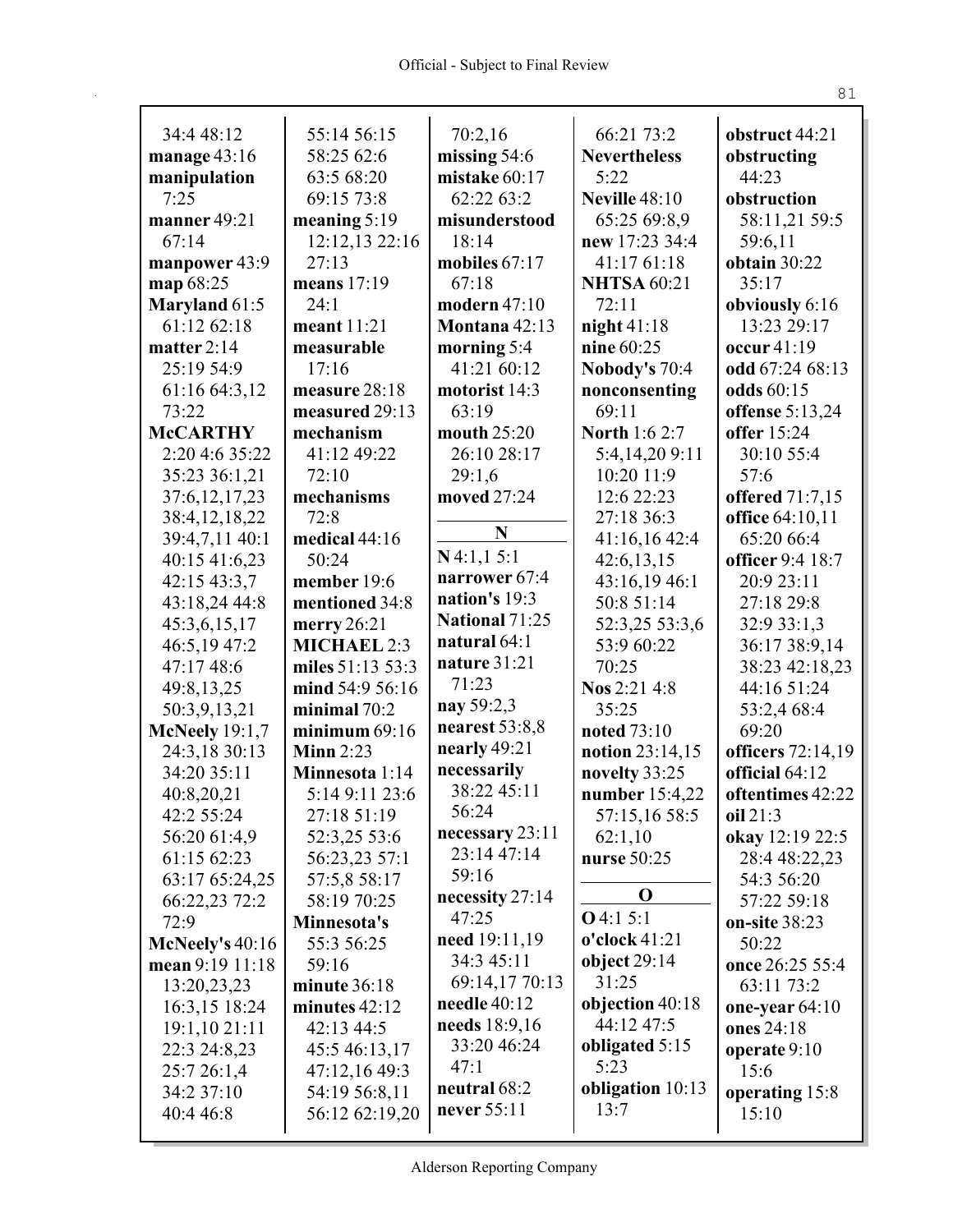$\mathbf{r}$ 

| opinion 23:5      | 41:6 63:24        | Petitioner 1:4,12   | positions 16:23  | presumption      |
|-------------------|-------------------|---------------------|------------------|------------------|
| 55:25 56:5,7      | 65:7,11 71:15     | 2:4                 | possibilities    | 20:16,17 22:18   |
| 66:21 67:23       | penalty $6:24,25$ | <b>Petitioner's</b> | 14:19            | 43:14 73:6       |
| opinions 55:25    | 7:1546:3          | 57:19 63:17         | possibility 29:5 | pretty 70:2      |
| opposed 38:9,15   | 64:13 71:11       | Petitioners 2:19    | possible 48:15   | principal 19:23  |
| opting $65:19$    | people 11:17,23   | 4:4,185:8           | 51:17 68:5       | principle 19:7   |
| oral 2:14 4:2,5,9 | 12:17,21 14:14    | 70:18               | possibly 23:17   | principles 18:11 |
| 4:12 5:7 35:23    | 19:13,17 21:3     | phone 21:12         | postulate 12:7   | priority 61:17   |
| 51:6 60:7         | 21:24 24:10       | 24:9 25:4           | postulating      | privacy 18:6     |
| order 10:21 57:5  | 26:21 27:6        | 36:18 38:9,11       | 11:18            | 66:24 67:1,6     |
| ordinary 18:11    | 28:8 29:3,7,11    | 39:14 42:9,22       | powerful 40:7    | private 65:5     |
| 20:11,14 24:25    | 29:17,18 30:21    | 43:2,5 48:16        | practical 7:17   | privilege 41:10  |
| 25:2 33:19        | 32:4 33:4         | 52:16,22,22         | 41:14 46:24      | probable 20:1    |
| originally 56:15  | 36:14 37:4,24     | Pickering 71:18     | 47:1 48:14,14    | 21:25 26:18,19   |
| outcome 6:18      | 38:5 43:4,9,25    | picture 41:16       | 53:14 55:8       | 27:7,10,10       |
| 44:24             | 47:20 50:17       | place 6:21 7:11     | 70:21            | 30:3 37:20       |
| outside 70:12     | 54:6 56:18        | 16:5 21:16          | practicalities   | 38:13,17         |
| overcome 63:25    | 59:3 65:19        | 57:24 58:7          | 57:19 71:22      | probably 11:9    |
|                   | 71:1              | 73:3                | practicality     | 16:7             |
| P                 | percent 27:21     | pleadings 66:14     | 51:12            | probationer's    |
| P 5:1             | 27:22 28:3        | please 5:10 31:2    | practically 28:2 | 64:17            |
| page 4:2 23:6     | 55:10 62:2,7      | 36:2 50:20          | practice 44:4    | problem $5:11$   |
| 62:21 65:10       | period 12:17      | 51:10 60:11         | 50:18            | 19:4 26:6,7      |
| painful $21:19$   | 25:21 41:19       |                     |                  | 33:6 36:15       |
| park 61:3 67:19   |                   | plus 23:15          | praise $72:16$   |                  |
| part 16:2 18:7    | 50:8              | point 17:25         | precedent 60:16  | 37:25 40:23      |
| 20:8 26:18        | permissible       | 25:22 33:14         | precinct 53:17   | 45:25 46:17      |
| 27:14 40:20       | 66:13             | 42:5 47:2,3,22      | 57:25            | 48:20 52:17      |
| 41:24 43:8        | permit 10:14      | 55:17,17 65:23      | predictable      | 53:5 69:1        |
|                   | 59:3              | 72:25               | 34:22 35:14      | 71:21            |
| 44:10 52:14,14    | permitting 65:3   | pointed 40:21       | prefatory 22:8   | problems 46:20   |
| 57:22 67:4        | person 5:14,22    | points 11:6 14:9    | preliminary      | 64:5             |
| 68:4 71:4         | 15:1,8,16,17      | 23:23 30:11         | 27:5 28:9        | procedures       |
| particular 9:25   | 15:18 27:2,23     | 70:20               | 38:23 50:22      | 72:14 73:5       |
| 24:15 26:8        | 28:17 32:15,24    | police 26:15        | 67:15            | proceeding       |
| 33:14 46:2        | 32:25 37:21       | 32:9,25 50:17       | premise 6:11     | 22:19            |
| particularly      | 38:14 40:12       | 50:17,25 51:24      | prepared 55:9    | proceedings      |
| 11:8 40:12        | 45:21 52:19       | 52:2,15,19          | present 8:22     | 36:12            |
| 63:12             | 58:8,22 62:1      | 57:17 58:2,2        | 33:8 59:4        | process 20:11    |
| parts 9:7 49:3    | person's 25:20    | 61:3 67:19          | presented 29:4   | 42:17,23 67:5    |
| pass 43:16,19     | 26:1,10 28:17     | 68:18               | preservation     | 72:17            |
| passenger 15:6    | 31:25 45:12       | policeman 48:19     | 23:23            | product 10:16    |
| passes 35:7       | personal 22:13    | policemen 55:15     | preserve 23:11   | 10:17            |
| pat 30:3,4        | 24:21 25:18       | populated 10:20     | 23:11,15,18      | prohibit $12:17$ |
| Pat-down 30:5     | 32:5 73:13,14     | 47:11,12            | presses $48:19$  | 13:11            |
| penalize 59:11    | personally 33:16  | position $6:67:13$  | presumably       | prohibition      |
| penalties 10:2    | personnel 44:17   | 47:13 57:20         | 68:14,21         | 65:16            |
| 14:13 39:22       | pertinent 14:6    | 59:16               | presume 45:13    | proposition 7:6  |
|                   |                   |                     |                  |                  |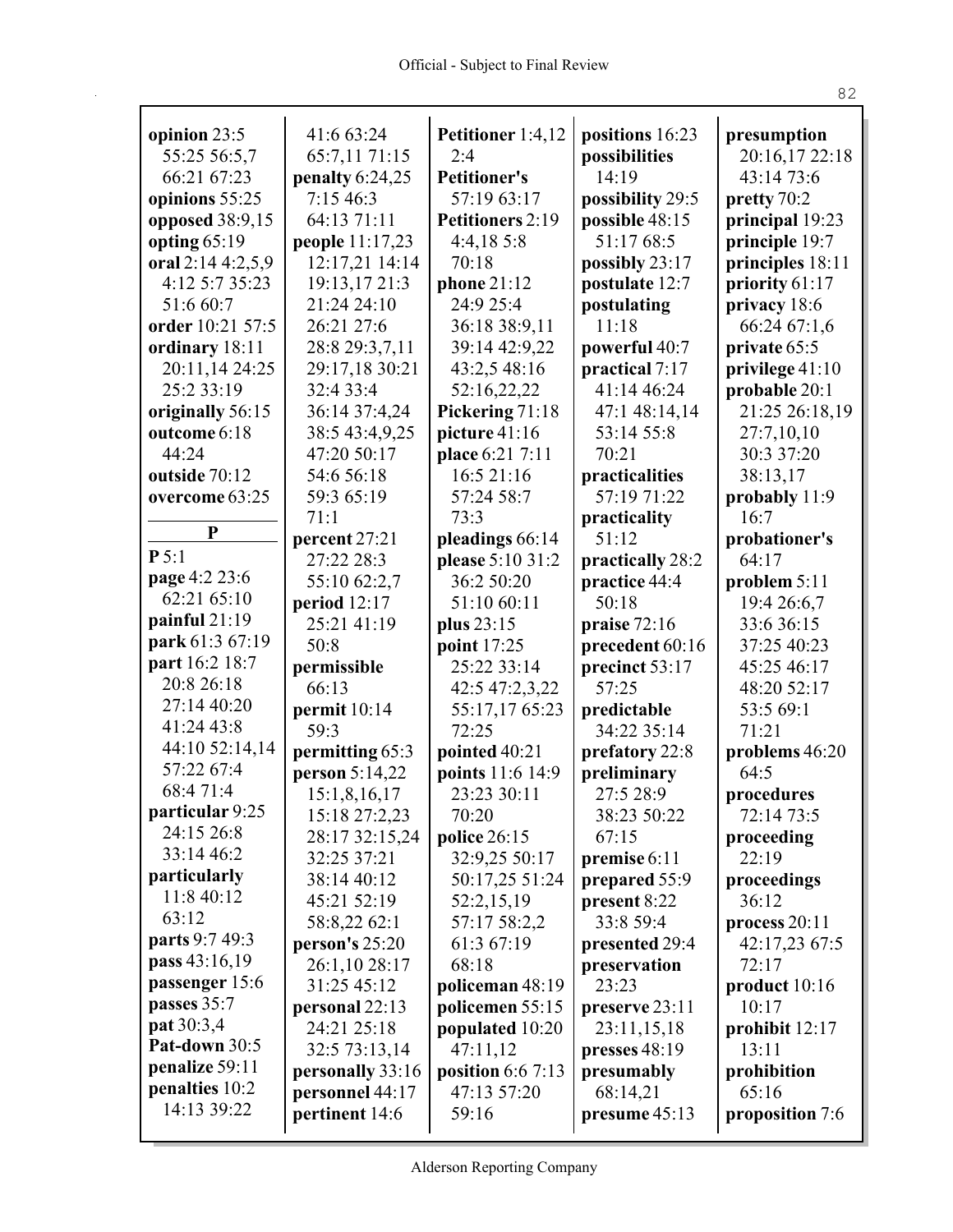| 32:3 70:24                  | 51:12 73:17                | 4:16 70:17       |                             | 11:16,19 12:8      |
|-----------------------------|----------------------------|------------------|-----------------------------|--------------------|
| 71:6,13                     | quick 35:17                | recognize 5:20   | 48:8,11 55:14<br>66:22 73:7 | 12:10,18 13:4      |
| prosecuting                 | 70:20 72:3                 | 16:22            | requirement                 | 13:9,23 14:8       |
| 42:24                       | quicker 42:17              | recognized 5:21  | 5:22 16:1,4                 | 14:20 16:16,18     |
| prosecutors                 | quickly 21:16              | 33:22,23 34:3    | 17:11 19:5,24               | 16:24,25 17:20     |
| 72:16                       | 35:16                      | 57:3 61:15       | 19:25 20:1                  | 17:21 18:5         |
| protect 19:12               | quite 22:9 68:25           | 69:8             | 22:21 40:11                 | 21:4 27:19,20      |
| provide 72:8                | 71:12                      | record 60:22     | 43:12 45:2,7                | 28:23 29:22        |
| provided 71:8               |                            | red 39:3 50:18   | 45:19 60:17,25              | 31:7,8 32:10       |
| provides 68:2               | $\bf R$                    | reduced 72:20    | 67:24 70:1                  | 34:11 37:24        |
| provision $11:13$           | $R$ 2:20 4:6 5:1           | reflected 64:22  | 73:16                       | 46:16 47:21        |
| public 36:4                 | 35:23                      | reflects 64:8    | requirements                | 49:15 50:2         |
| 44:15 45:22,23              | Raab 18:4 20:5             | refusal 36:11    | 46:16 65:3                  | 53:16 54:2         |
| 49:20 63:18                 | railroad 19:10             | 39:22 46:3       | requires 20:25              | 58:1 59:2 71:2     |
| pulled 12:24                | rationale 19:22            | 58:20 59:9       | 42:1 45:24                  | 71:9,12,18         |
| punish 44:22                | 19:23 36:20                | 63:22 64:17      | 52:16                       | rights $14:2,14$   |
| punishable                  | reachable 42:9             | 72:18            | requiring $41:14$           | Riley 23:8 24:10   |
| 64:12                       | reached 46:13              | refuse 55:5      | resist 13:9 16:3            | 72:22              |
| pure 45:10                  | reaction 59:23             | refusing $6:3$   | 16:18 71:2                  | risk 21:18 44:15   |
| purpose 44:11               | read 65:8                  | 44:22 66:16,17   | resource $61:1,14$          | 63:11              |
| purposes 6:7                | readily 71:24              | regard 32:4      | resources 43:8              | risks 69:25        |
| 12:16 34:15                 | real 9:14,19 44:1          | register 62:7    | respect 23:1                | road 26:15,17      |
| 73:11,16                    | 60:18,20                   | regular 22:20    | 29:19 38:2                  | 27:1,1 29:18       |
| put 28:15 29:1              | real-world                 | 67:5             | 56:6                        | 38:639:9           |
| 44:3 46:22                  | 60:13                      | rejected 19:6    | respectfully                | 45:13,22 52:4      |
| 57:23 58:7                  | realistic 13:24            | related 5:5 41:1 | 45:20                       | 66:6 67:16,19      |
| 60:24                       | 29:11                      | relatively 34:10 | <b>Respondent 1:7</b>       | roads 9:10 12:23   |
| putting 41:4                | realities 51:16            | relevance 12:11  | 1:152:9,23                  | 14:21,24 36:5      |
| 44:24                       | reality 7:19 10:7          | relevant 28:5    | 4:11 51:7                   | 49:20 63:18        |
|                             | 31:24                      | rely 64:21       | <b>Respondents</b>          | 65:171:1           |
| O                           | really 30:17,18            | relying 46:18    | 2:21 3:4 4:7,15             | roadside 50:16     |
| question 9:7,14             | 39:20 41:7                 | remain 34:23     | 35:24 60:9                  | 56:16 57:16        |
| 10:4 18:15                  | 44:9 46:1,11               | remarkable       | response 22:5               | 67:10,12           |
| 19:2 20:24                  | 49:25 58:12                | 71:13            | 30:24                       | <b>ROBERT 1:11</b> |
| 21:5 22:15                  | 63:2 65:16,19              | remember 56:1    | restricted 65:2             | <b>ROBERTS 5:3</b> |
| 25:10,13,16                 | reason 7:8 8:23            | renege $8:16$    | return $33:13$              | 11:12,16 12:4      |
| 28:8 29:19                  | 13:12,21 19:23             | reneging $8:12$  | reveal 35:8                 | 12:15,19 13:21     |
| 30:17,25 31:16              | 20:4 26:8                  | request $41:21$  | revealed 67:3               | 19:8 29:20         |
| 33:18 34:2,6                | 29:11 38:14                | require 9:5      | reveals $71:24$             | 32:18 33:10,12     |
| 34:12 41:8                  | 73:15                      | 40:22 48:7       | revocation                  | 34:13 35:21        |
| 46:11 48:1                  | reasonable 15:7            | 51:18 54:10      | 36:10                       | 36:13 37:1,10      |
| 50:5,15 55:20               | 15:16 21:25                | 63:12,19         | revoke 6:2                  | 37:14,22 38:1      |
| 55:23 57:17                 | 66:7                       | required 19:1    | rid $34:1735:6$             | 38:5,16,20         |
| 63:23 66:11<br>67:23 70:5,6 | reasons 23:4<br>24:22 48:7 | 20:15 22:9,10    | 45:7                        | 50:20 51:4         |
| 72:25                       | 49:14 61:1,1,2             | 22:20 28:15      | ridiculous 49:2             | 56:3 60:5          |
| questions 31:20             | <b>REBUTTAL</b>            | 41:25 42:3       | right $5:137:1,21$          | 68:14,18 70:15     |
|                             |                            | 43:21 46:20      | $8:2,7,12$ 11:4             | 73:19              |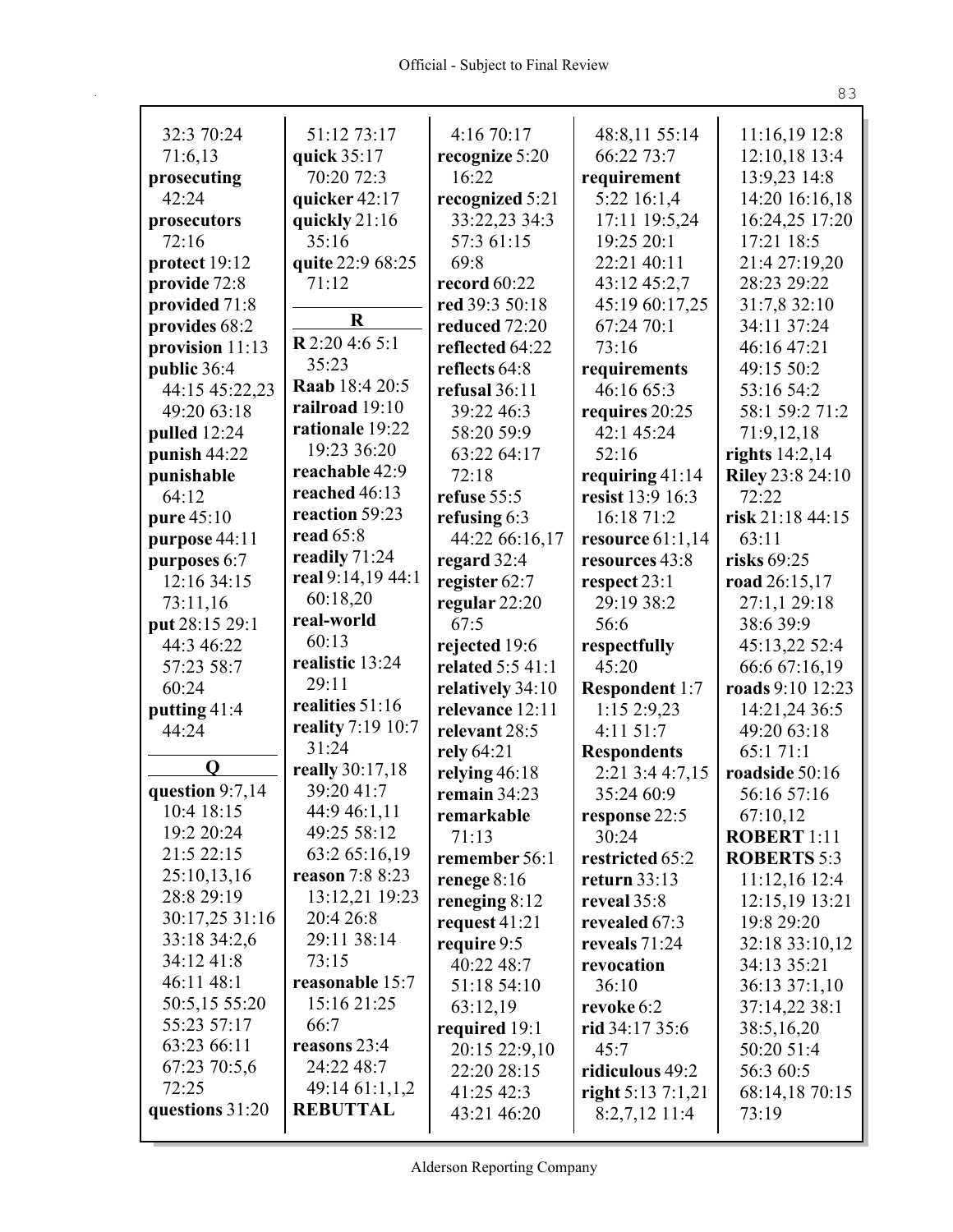| Rothfeld 2:18      | satisfied 46:15              | 43:22 60:13                   | 31:12 32:5                        | someplace 51:1              |
|--------------------|------------------------------|-------------------------------|-----------------------------------|-----------------------------|
| 4:3,175:6,7,9      | save 21:23                   | 67:8 71:22                    | 36:10 41:11                       | soon $62:18$                |
| 6:5,177:78:19      | saying 6:24 7:13             | seconds 25:22                 | 62:14 63:21                       | sorry $33:11$               |
| 9:6,16,22 10:6     | 11:18,18,22                  | 48:16,21 49:2                 | 66:24                             | 45:17 50:18                 |
| 10:9,25 11:4       | 14:11 16:18                  | 55:15                         | similar $44:5$                    | sort 7:14 8:20,22           |
| 11:14,20 12:9      | 17:10 18:4                   | see 7:17,18,22                | 55:22 73:12,13                    | 13:13 16:14                 |
| 12:18,25 13:13     | 19:11,23 21:22               | 7:24 38:2,9,10                | simply $16:15,18$                 | 20:10 30:10                 |
| 14:8 15:21         | 28:3 30:6                    | 50:18 52:13,13                | 24:1,24 35:1                      | 32:2 33:20                  |
| 16:11,13 17:3      | 47:15 70:4                   | 55:18 65:10                   | 71:7 72:23                        | 52:14                       |
| 17:6,22 18:18      | says 12:22 18:9              | seizure 32:12,19              | $\sin 34:12$                      | sorts $65:3$                |
| 18:23 19:21        | 35:12 38:9                   | 32:24                         | sitting $43:5$                    | Sotomayor 9:23              |
| 21:6 22:7 23:3     | 42:11 48:20,23               | sense $10:22$                 | situation 6:23                    | $10:6,8$ 13:10              |
| 23:22 24:19        | 55:4 58:4                    | 24:20 44:1                    | 14:2 15:4,19                      | 16:8,12 26:13               |
| 25:6,8,17 26:9     | scale $67:6$                 | 60:15 64:3,4                  | 15:20 16:15                       | 27:9,13 39:25               |
| 27:3,12,16,25      | <b>Schneckloth</b>           | 67:1                          | 28:22 34:19                       | 40:2,24 43:11               |
| 28:7,20 29:2       | 10:11 11:6                   | separate 39:12                | 39:20 48:8                        | 44:19,21 45:4               |
| 29:16,23 30:8      | 12:12                        | 39:15 54:8                    | 64:15,25 69:7                     | 45:9,16 49:24               |
| 30:10,20 31:3      | scope 17:9 41:3              | separating                    | 69:10 72:23                       | 50:2 52:6,8,10              |
| 31:21 32:10,16     | screen $28:2$                | 24:17                         | situations 15:4                   | 53:10,13,17,24              |
| 32:19 33:2,11      | screening 38:24              | serious $63:11$               | 18:10 51:13                       | 57:21 58:15,24              |
| 33:13 34:11,14     | screens 27:5                 | 69:25                         | 71:17                             | 59:10,17,19,21              |
| 35:10 70:16,17     | search 5:24                  | set 33:9 39:12                | size $21:12$                      | 59:25                       |
| 70:19              | 10:14 15:14,18               | 46:12 66:19                   | Skinner 15:25                     | sought $73:6$               |
| roughly 50:10      | 16:3,19 17:11                | 67:4                          | 16:15,24 17:8                     | Southern 61:18              |
| routine 61:20      | 18:8 19:1 20:2               | setting 40:6                  | 17:14 18:2,3                      | sparsely 10:20              |
| rule 44:7 60:14    | 20:9,15 22:15                | severe 19:4                   | 18:22 19:22                       | 47:11                       |
| 63:9,16,24         | 22:18 23:1,4,9               | SG's 64:11                    | 20:5 22:14                        | speaking 56:22              |
| ruling $57:10$     | 23:10,16,19                  | shoehorning                   | 24:22 25:24                       | special 17:18               |
| running 66:10      | 24:6,7,11,14                 | 34:25                         | 32:5 66:20,21                     | 18:9,16 19:19               |
| rural 11:8 42:10   | 24:15 28:19,21               | shortly 57:11<br>show $10:13$ | 66:24 73:8                        | 33:20                       |
| 42:21 43:2,5       | 30:6 31:15                   |                               | slurred 39:3                      | special-needs               |
| 51:16 52:25        | 32:12,16 33:18               | 47:24                         | smaller $42:20$                   | 15:25 18:10                 |
| 72:12              | 34:6,24 37:19<br>40:11 44:11 | showing 13:8<br>17:16         | 67:2,7                            | 19:14                       |
| S                  | 47:4 51:12,17                | shown $14:16$                 | smelling 39:2<br>smuggled $15:17$ | specifically $57:1$<br>57:2 |
| $S$ 4:1 5:1        | 51:25 68:19,25               | shows $68:23$                 | so-called $67:17$                 | speech $39:2$               |
| safe 19:11 27:1    | 73:2                         | 72:11                         | sobriety 27:5                     | spend 55:15,16              |
| safeguard 54:21    | search-incide                | side 22:17 33:24              | 28:1 32:8                         | standard 32:7               |
| safety $23:11$     | 23:20 24:16                  | 52:4 65:6 67:6                | 38:19,24                          | 35:9 39:6,7                 |
| 44:15 45:12,22     | 34:15,19 35:1                | 67:15,18 72:5                 | solely 54:9                       | start 49:15                 |
| 45:23 71:25        | searched 11:25               | sight $70:23$                 | <b>Solicitor 3:2</b>              | started 30:18               |
| sake 69:13         | searches 5:19                | sign $9:3,20$ 11:1            | 64:10 65:20                       | 43:13                       |
| sanction $6:12,13$ | 24:11 31:13,16               | 12:22 15:14                   | 66:4                              | <b>State</b> 1:14 6:2,8     |
| 6:15               | 31:17,18,18                  | signed $9:25$                 | somebody 14:22                    | 6:11,19,23                  |
| sanctions 41:2     | 33:19 44:15                  | significant                   | 36:19 42:22                       | 7:10,12,198:5               |
| 63:25 64:20,20     | 71:3                         | 22:13 24:21                   | 43:2 46:13                        | 8:11 9:25 10:4              |
| 68:15,21 70:11     | second $40:20$               | 25:5,15,15,18                 | 53:25 68:10,12                    | 10:5,711:8                  |
|                    |                              |                               |                                   |                             |

Alderson Reporting Company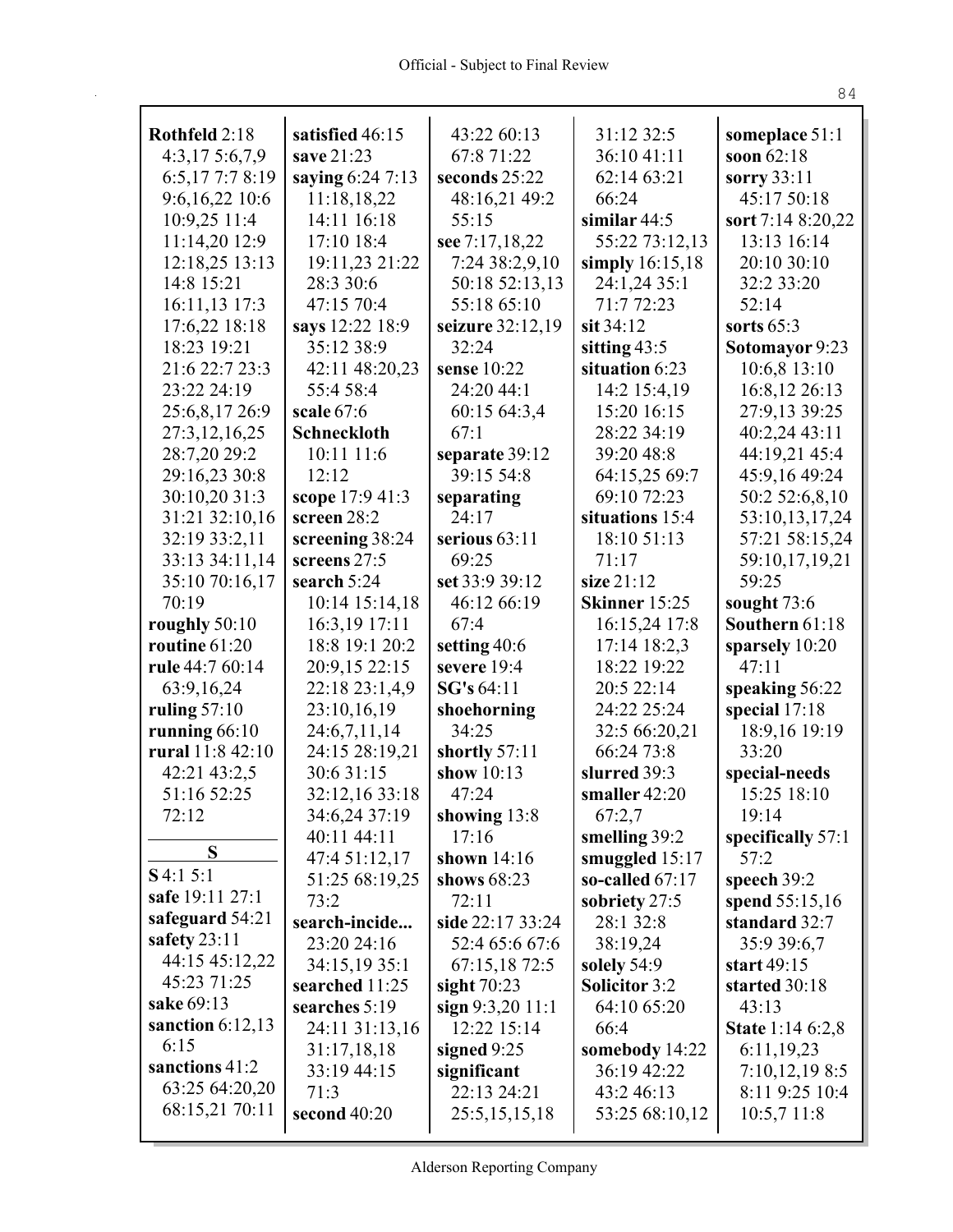T

|                                | 27:15 66:10                    | suggestion 8:22      | T                | 8:15 9:4 12:1                |
|--------------------------------|--------------------------------|----------------------|------------------|------------------------------|
| 12:2,22 13:6<br>13:11,16 14:2  | stopped $5:15$                 | 13:2                 |                  | 14:24 15:7                   |
| 14:7, 12, 20, 23               | 28:9 29:18                     | supportable          | T4:1,1           | 21:10,17,23                  |
| 21:222:10                      | 38:8 56:8 61:5                 | 73:15                | table 41:8       | 22:3, 12, 12, 15             |
| 35:15,17,18                    | stopping $12:21$               | supporting $3:4$     | take 5:16,23 6:3 | 23:1 24:20                   |
| 41:15 44:14                    | stops $56:17$                  | 4:15 60:9            | 9:4 11:19        | 25:19 26:15,18               |
| 45:747:5                       | straight $32:9,24$             | suppose $9:2,14$     | 16:25 21:25      | 26:21,24 28:14               |
| 54:25 63:18,21                 | 33:3                           | 10:22 13:21          | 26:17,17,25      | 29:12 30:22,24               |
| 66:7 69:5                      | <b>Stras</b> 23:6              | 15:11 17:14,15       | 32:8 35:13       | 31:5,22 33:15                |
| <b>State's 7:25 9:12</b>       | straw 21:12 29:1               | 28:13,15 38:22       | 45:8 48:25       | 34:21,22 35:8                |
| 10:13 13:7                     | 29:14 30:7                     | 46:12 47:15          | 52:20 53:11,19   | 35:16 36:7,11                |
| 14:21,24 36:4                  | 54:1                           |                      | 53:22 54:17,18   | 38:10,24,24,24               |
| 37:12                          | straw-like 25:3                | suppression<br>7:21  | 57:16 58:8       | 50:22,22 51:2                |
| stated 23:5 57:9               | strikes 36:3                   | Supreme 1:1          | 61:24 62:3,19    | 52:16 53:11,13               |
| statement 22:8                 | struggling 46:8                | 2:15 23:6            | 65:22 66:16,17   | 53:15,15,20,22               |
| states $1:1$ 2:15              | 47:8                           | sure 13:15 19:8      | 69:13,24         |                              |
| 3:44:145:18                    | studies 60:21                  | 19:9,15 28:11        | taken 6:6 45:13  | 54:8,8,10,12<br>54:17 55:4   |
| 5:20 10:20                     | 71:25                          | 31:23 34:13          | 50:16,17 52:5    |                              |
| $11:19$ 12:17                  |                                | 36:18 40:14          | 73:3             | 56:7 57:6,14                 |
| 22:23 30:11                    | study $60:23$                  | 57:15 58:17          | takes 7:12 21:16 | 57:18,24 58:10               |
| 36:9 39:20.21                  | 62:11,21 72:11<br>stuff $39:6$ |                      | 24:23 25:19      | 63:13 66:16,16               |
|                                |                                | surprise 37:3        | 42:10,12,13,20   | 66:17,25 67:15               |
| 44:5 45:25                     | subject 6:24                   | surprises 21:8       | 45:21 47:15,15   | 69:15,17,19,21               |
| 47:11,13 49:19                 | $9:12$ $10:1,15$               | surrender 8:2        | 61:23            | 70:8,10 72:18                |
| 60:8 62:24                     | 14:17 64:9                     | 71:9                 | talk 10:4 18:20  | tested 23:24                 |
| 63:1 69:8,10                   | 68:21                          | surrendered          | 18:21 47:9       | 26:11 29:7,19                |
| 71:772:7                       | subjected 15:18<br>submission  | 13:9                 | 52:24,25 57:13   | 29:21,25 32:2                |
| station 50:17,18               |                                | surrendering         | 57:18            | 34:23                        |
| 51:1 52:15,20<br>54:18 56:18   | 11:22<br>submit $5:23$         | 13:4<br>survive 12:6 | talked 24:8      | testing $9:13$               |
| 57:17 67:14,21                 |                                |                      |                  |                              |
|                                |                                |                      | 40:24            | 12:23 63:20                  |
|                                | 12:1 29:12                     | suspect 19:17        | talking $13:22$  | 67:18 69:5                   |
| statistics 17:15               | submitted 73:20                | 34:17                | 24:18 27:4,5     | tests 5:18 24:23             |
| 18:16 28:11                    | 73:22                          | suspend 40:25        | 27:17 55:8,8     | 27:17,21 28:1                |
| 37:2 55:20                     | submitting 15:6                | 45:14                | targeted 37:23   | 30:12,14,14                  |
| 62:13,13                       | subsequent                     | suspension 6:15      | technology       | 32:8 35:16                   |
| <b>statute</b> 36:3 37:7       | 63:22                          | 45:20                | 28:14 47:10      | 38:19 41:19                  |
| 55:2,4 65:11                   | substantially                  | suspicion $5:15$     | teeth $46:3$     | 50:7,7,23,25                 |
| 69:3,3                         | 33:24 67:7                     | 15:8,17 20:2         | telephone 55:16  | 52:3 53:14                   |
| statutes 5:11                  | 72:20                          | 22:1 27:15           | telephonic 42:17 | 57:1,2 67:9                  |
| 9:10 13:3                      | substantive 17:9               | 28:10 29:4           | tell 58:2,8 61:4 | 73:1,9                       |
| 40:21 48:9                     | 71:19                          | 69:20                | telling $67:11$  | Texas $65:1,1,11$            |
| steadily 68:10                 | sufficient 28:18               | swerve 38:5          | ten $55:15$      | texting $36:14,19$           |
| steel 66:5                     | suggest $13:5$                 | system $39:23$       | term $64:6$      | 37:4,15 38:6                 |
| step 47:6 49:14                | suggested 23:16                | 40:6,19 44:4         | terms 48:13 72:4 | 39:10                        |
| <b>Stephenson</b>              | 24:22 30:15                    | 46:12,18 57:23       | terrible 39:20   | <b>texts</b> 36:17           |
| 64:24 65:6,10                  | 32:4 35:11                     | 58:7 61:14           | terrorist 61:19  | <b>Thank 5:9 35:21</b>       |
| STEVE 2:3<br>stop $9:24$ 27:15 | suggesting $20:3$<br>31:10     | systems $42:19$      | test 5:16 6:3    | 51:3,4 60:3,5<br>70:14,15,19 |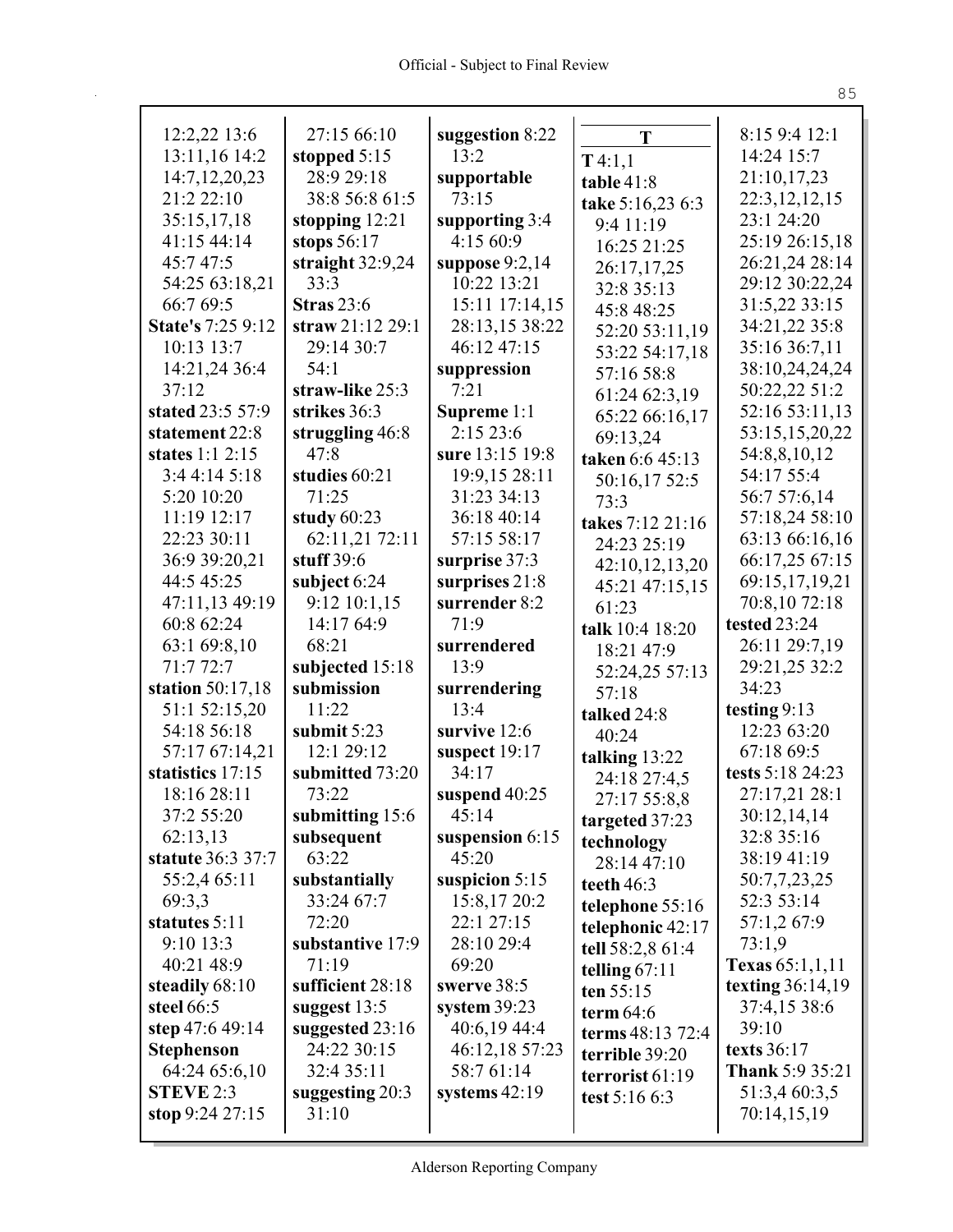| 73:19                           | 70:22,23 71:14                  | treated 57:8           | 30:21 35:3             | 13:9                     |
|---------------------------------|---------------------------------|------------------------|------------------------|--------------------------|
| thereon 36:6                    | 73:14                           | 73:11                  | 47:8 63:16             | voluntary 10:16          |
| they'd 55:15                    | thinking 21:4                   | treating 73:15         | understanding          | 10:23 12:14              |
| thing 15:9 20:23                | 26:23 54:9                      | treatment 30:12        | 34:15 42:19            | 33:3                     |
| 22:4 25:3 41:3                  | third 60:16                     | treats 56:24           | 46:10                  | Von 18:4 20:5            |
| 43:22 49:22                     | 72:25                           | 57:1                   | undertake 44:14        |                          |
| 65:12                           | THOMAS 2:20                     | true 13:10,15          | uniformly $30:13$      | W                        |
| things $18:8$                   | 4:6 35:23                       | 16:19 24:8,10          | uninvasive             | W48:17                   |
| 20:10 23:17                     | thought $11:17$                 | 27:3 29:21             | 23:16,19 34:10         | wait 28:17               |
| 24:19 40:15                     | 12:5 18:14                      | 72:6                   | uniquely 36:25         | waiting $43:5$           |
| 43:20 54:12,16                  | 22:6 32:21                      | truly $10:16$          | 37:8                   | wake 47:9 48:2           |
| 56:15 60:12                     | 43:13 56:16                     | try $20:1943:25$       | <b>United 1:1 2:15</b> | 61:4                     |
| think $6:17,19$                 | 67:11                           | trying 7:19 8:4,5      | 3:3 4:14 5:20          | walk 32:9,24             |
| 7:3,4,8 8:19,20                 | threats 35:2                    | 13:25 45:7,9           | 22:23 60:8             | 33:3                     |
| 10:9,12,25                      | three 5:12 6:14                 | 54:7 55:18             | universal 72:9         | want 15:12 21:9          |
| 11:4,5,712:1,9                  | 48:2 60:12,23                   | tube 25:20 26:9        | universally 72:3       | 26:7,16 29:12            |
| 12:12,18 13:6                   | 70:16,20                        | turn 26:2 63:15        | 72:16                  | 29:13,17,18              |
| 14:9 15:5,21                    | three-year $6:15$               | turns $23:9$           | unknown 30:17          | 32:15 40:5               |
| 15:22 16:6,15                   | thrust $18:14$                  | two 9:7 14:9           | unusual 48:23          | 43:17 44:14              |
| 16:19,20 17:6                   | tightly 37:24                   | 23:10,17 24:19         | upheld $48:10$         | 47:5 48:13,13            |
| 17:7,22 18:2                    | time 15:1 20:13                 | 30:11 40:15            | urine 57:6,11          | 48:14 49:6,14            |
| 18:18, 19, 23, 23               | 21:18 25:21                     | 46:19,20 50:10         | use 36:4,6,11          | 58:25 69:10              |
| 19:10,21,23                     | 26:2 33:1 34:9                  | 53:14 55:24            | 42:17 49:1,20          | wants 51:21              |
| 20:4 21:21                      | 41:18,19 42:6                   | 57:11,16 62:20         | 58:21 68:24            | 59:22                    |
| 22:1,8,22 23:3                  | 49:6 50:8 56:8                  | 66:5 70:21             | useful $23:18$         | warrant $16:1,4$         |
| 23:13 25:17,18                  | 56:9,21,21                      | 73:10,15               | <b>uses</b> 12:22      | 17:11 19:5,24            |
| 26:24 27:16                     | 66:10 69:24                     | type 49:22 55:20       | usual 68:25            | 19:25 20:15,25           |
| 28:1,4,8,20,21                  | times $43:10$                   | types 40:21 41:9       | usually 50:25          | 22:9, 10, 19, 21         |
| 29:2,9,16,23                    | 62:17                           | 73:5,5                 | $\bf V$                | 25:11 33:22              |
| 29:23 30:20                     | toilet 34:18                    | typically 38:25        | $v$ 1:5,13 2:5 5:4     | 34:9 35:18               |
| 31:3,5,14,20                    | told 11:8,23,24                 | 42:9                   | Va 2:20                | 40:3,6,13<br>41:15,22,24 |
| 31:24 32:11,12                  | 54:16 69:9                      | $\mathbf U$            | valid 36:8 68:16       | 42:3 43:20,23            |
| 32:13 33:2,8                    | <b>tons</b> 66:5                | <b>U.S</b> $60:1564:8$ | variety $20:10$        | 44:4, 10, 11, 22         |
| 33:14,15,16,23                  | top $37:9$                      | <b>U.S.C</b> 64:9,12   | various 34:7           | 45:1,7,19 46:7           |
| 33:25 34:14,24                  | <b>total 54:21</b>              | 64:15,17               | 61:1                   | 46:14 47:3,4             |
| 35:10 36:21,22<br>37:7 38:12,13 | totality 10:13<br>town $53:2,7$ | ultimately 29:25       | <b>vast</b> 72:6       | 47:12,14 48:7            |
| 40:14,16 43:3                   | traffic 13:23                   | unable $61:2$          | Vernonia 18:4          | 48:11,15,22              |
| 43:4,8,24 45:8                  | 17:17 71:25                     | unconstitutio          | 20:6                   | 49:9 51:17               |
| 46:15 47:6,7                    | train $15:6,8,24$               | 6:22 7:9 65:4          | versus 73:1            | 52:1,17,20               |
| 47:20 48:8                      | 19:18                           | 65:14                  | view $27:14$           | 53:21 54:11              |
| 49:5 54:6                       | trains $19:12$                  | unconstitutio          | viewed $65:4$          | 55:10,14 56:10           |
| 60:14,18 62:21                  | transportation                  | 14:6,11 49:17          | Virginia $61:7,12$     | 56:11,20,21              |
| 63:2,9 64:3                     | 2:8 19:12                       | undermine              | 61:21                  | 57:18,24 58:3            |
| 65:8,9,17,23                    | transported                     | 25:12                  | virtually 72:11        | 58:7,8,9 59:3,4          |
| 66:19 68:13,23                  | 52:19                           | understand             | voice 48:20            | 59:16,20 60:17           |
| 68:25 69:1,9                    | treat 30:13 57:7                | 12:20 14:4             | voluntarily 13:3       | 60:24 62:16,19           |
|                                 |                                 |                        |                        |                          |

Alderson Reporting Company